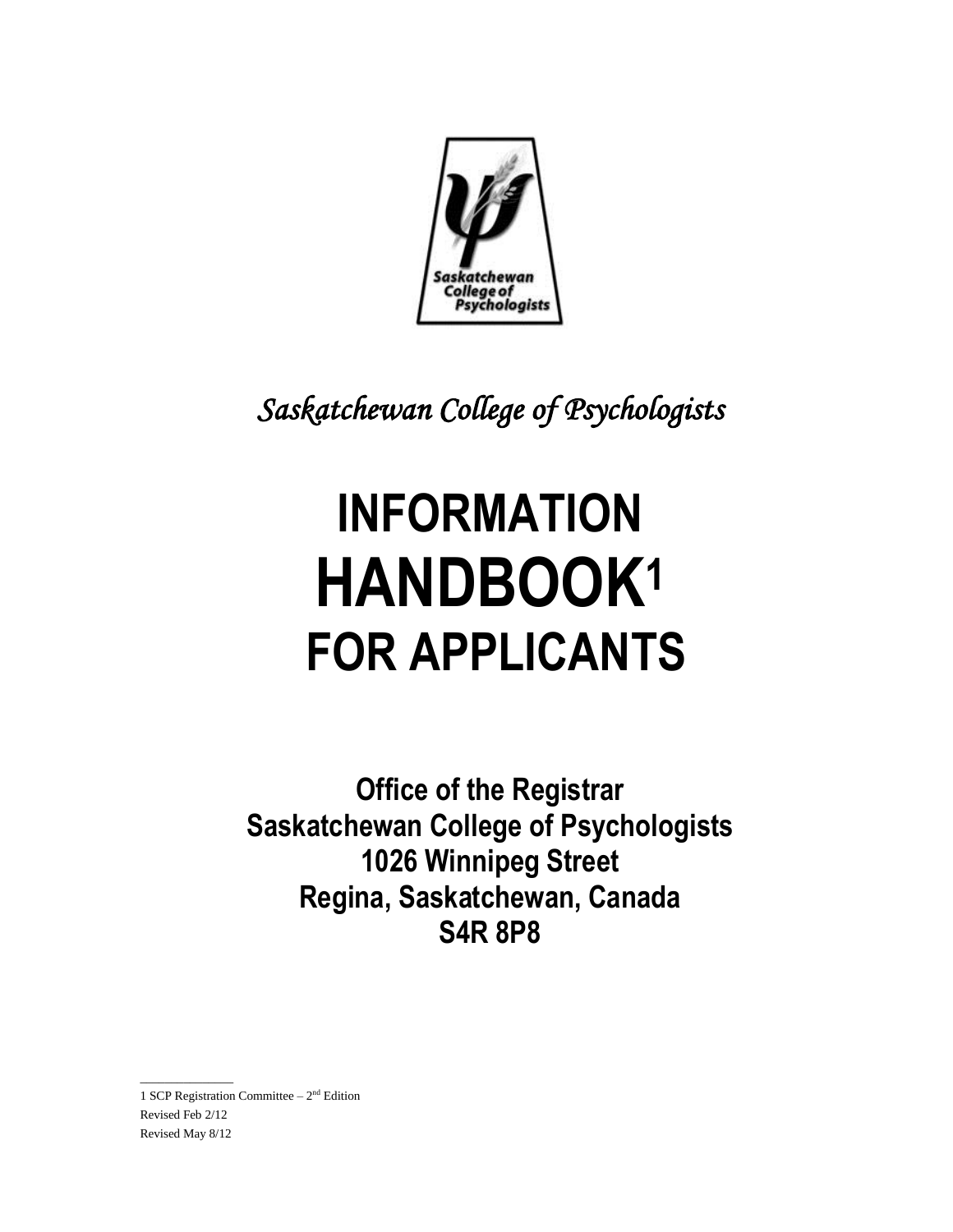# **TABLE OF CONTENTS**

| PART I: GENERAL INFORMATION FOR APPLICANTS SEEKING |                                                                                                                                                                                                                                                                                                                                                                                |  |  |
|----------------------------------------------------|--------------------------------------------------------------------------------------------------------------------------------------------------------------------------------------------------------------------------------------------------------------------------------------------------------------------------------------------------------------------------------|--|--|
|                                                    |                                                                                                                                                                                                                                                                                                                                                                                |  |  |
|                                                    |                                                                                                                                                                                                                                                                                                                                                                                |  |  |
|                                                    |                                                                                                                                                                                                                                                                                                                                                                                |  |  |
|                                                    |                                                                                                                                                                                                                                                                                                                                                                                |  |  |
|                                                    | 3.A Policy Regarding Mutual Recognition Agreement, Foundational Knowledge and<br>MRA Competency-SCP Endorsed Procedures for Assessment of Applicants for                                                                                                                                                                                                                       |  |  |
|                                                    |                                                                                                                                                                                                                                                                                                                                                                                |  |  |
|                                                    | 3.A.3 Foundational Knowledge in Psychology: A Change in MRA Requirements                                                                                                                                                                                                                                                                                                       |  |  |
|                                                    | 3.A.5 SCP Endorsed Assessment Procedures<br>3.A.5.a For applicants to complete 1500 hours of supervised work                                                                                                                                                                                                                                                                   |  |  |
|                                                    | experience in Saskatchewan post first qualifying graduate degree12<br>3.B.1 For Applicants Applying After First Professional Degree is Achieved  14<br>3.B.2 For Applicants Not Supervised in Saskatchewan and Not Eligible for<br>MRA Portability From Their Current Jurisdiction of Practice, or Supervised<br>Prior to the Development of MRA Assessment by SCP But Seeking |  |  |
|                                                    |                                                                                                                                                                                                                                                                                                                                                                                |  |  |
|                                                    |                                                                                                                                                                                                                                                                                                                                                                                |  |  |
|                                                    |                                                                                                                                                                                                                                                                                                                                                                                |  |  |
|                                                    |                                                                                                                                                                                                                                                                                                                                                                                |  |  |
|                                                    | 4.F                                                                                                                                                                                                                                                                                                                                                                            |  |  |
|                                                    | 5. EXAMINATIONS - EXAMINATION FOR PROFESSIONAL PRACTICE IN                                                                                                                                                                                                                                                                                                                     |  |  |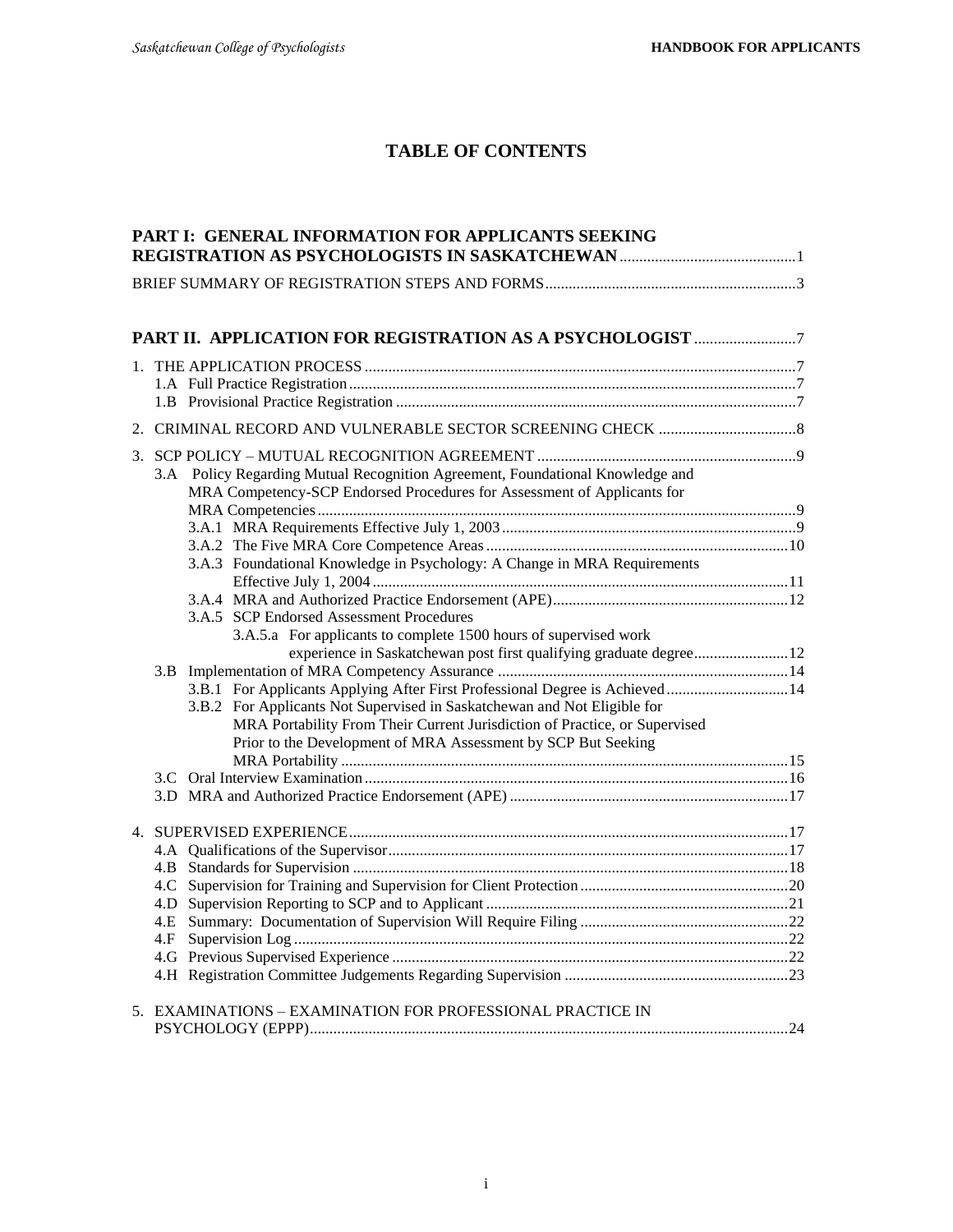| 6. INTERVIEWS: INTENDED AREA(S) OF PRACTICE, CONTEMPORTY ETHICAL |  |
|------------------------------------------------------------------|--|
|                                                                  |  |
|                                                                  |  |
|                                                                  |  |
|                                                                  |  |
|                                                                  |  |
|                                                                  |  |
|                                                                  |  |
|                                                                  |  |
|                                                                  |  |
|                                                                  |  |
|                                                                  |  |
|                                                                  |  |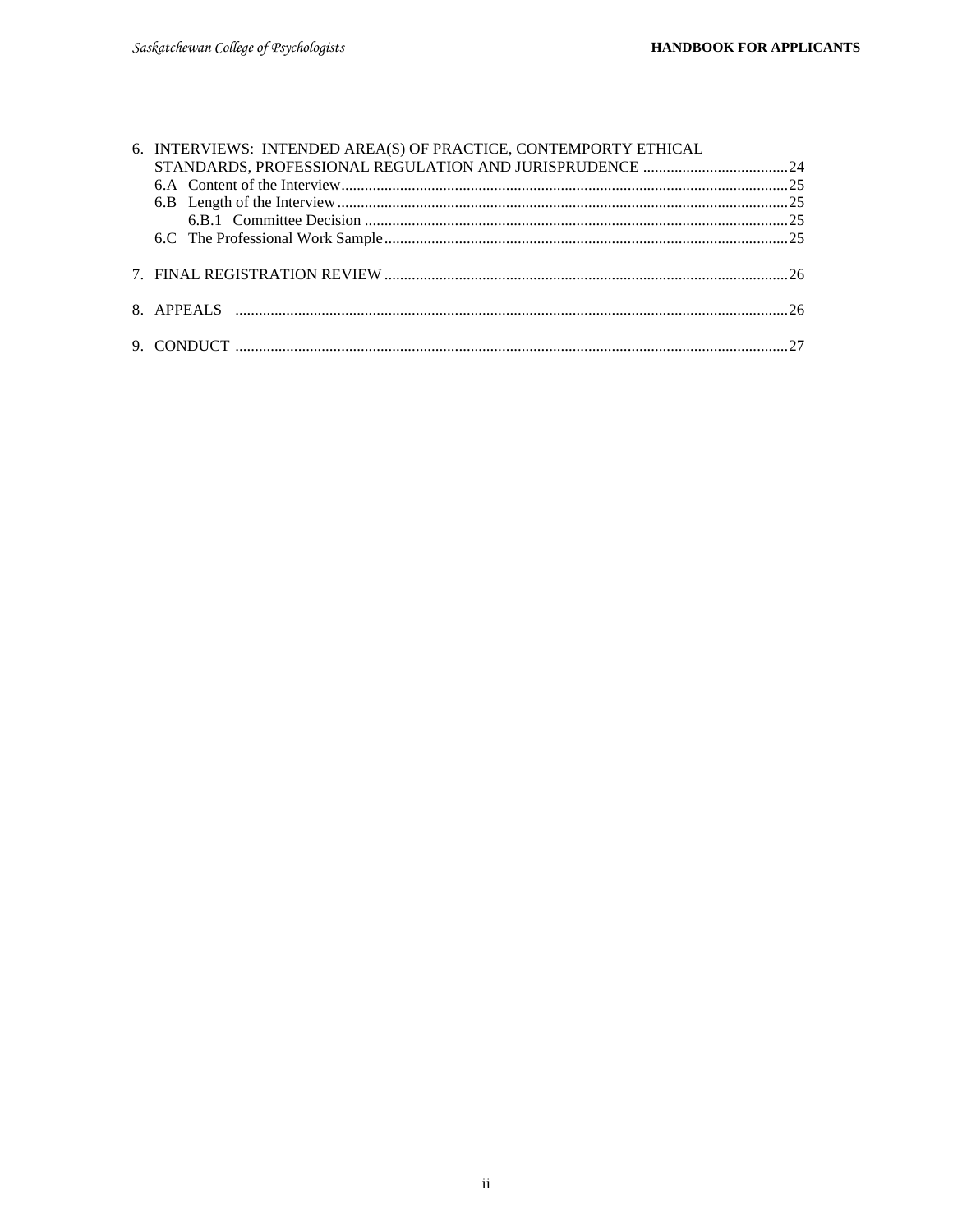# **PART I: GENERAL INFORMATION FOR APPLICANTS SEEKING REGISTRATION AS PSYCHOLOGISTS IN SASKATCHEWAN**

*The Psychologists Act, 1997* is a provincial law governing the registration of Psychologists and the regulation of the practice of registered Psychologists in Saskatchewan. Under the authority granted to it, the Executive Council of the Saskatchewan College of Psychologists makes bylaws, approves procedures for registration as a Psychologist or Doctoral Psychologist and regulates the professional practice of its members.

**Section 24 of** *The Psychologists Act, 1997* restricts the use of the terms 'Psychologist' and 'Doctoral Psychologist'. A person contravenes the *Act* **(Section 24)** if he or she holds himself or herself out to the public as a Psychologist or Doctoral Psychologist without being registered.

#### **For the purposes of this document, 'Psychologist' includes both Master's level and Doctoral level Psychologists.**

The Registration Committee is a standing committee of the Saskatchewan College of Psychologists. In carrying out the responsibilities delegated to it by Executive Council, it evaluates the academic qualifications of applicants for registration, registers and licenses members of the profession, monitors the practices of those granted *Provisional* licensure, and reviews applications for the *Authorised Practice Endorsement.*

#### **To become registered as a Psychologist, an applicant must meet the following criteria:**

- have earned a Masters degree in a program that primarily consisted of psychology classes from an educational institution recognised by Executive Council (including meeting the Foundational Knowledge requirements, documented evidence of supervised practica and/or internship, documented evidence of instruction and /or training in ethics);
- have passed the required examinations;
- have one year (1500 hours) of post-Master's experience under the supervision of a Psychologist recognised by Executive Council in a setting recognised by Executive Council;
- have submitted a Criminal Record and Vulnerable Sector Screening Check completed within one year prior to application;

#### **OR**

- have earned a Doctoral degree in a program that consisted primarily of psychology classes from an educational institution recognised by Executive Council (including meeting the Foundational Knowledge requirements, documented evidence of supervised practica and/or internship, documented evidence of instruction and /or training in ethics);
- have passed the required examinations;
- have one year (1500 hours) of post-Master's experience or one year (1500 hours) post-Doctoral experience under the supervision of a Psychologist in a setting recognised by Executive Council;
- have submitted a Criminal Record and Vulnerable Sector Screening Check completed within one year prior to application.

**Provisional Licence:** Applicants who have not met the requirements for full independent practice may be registered as Provisional Practice Members, subject to the approval of the Registration Committee. Those granted a Provisional Licence must follow the monitoring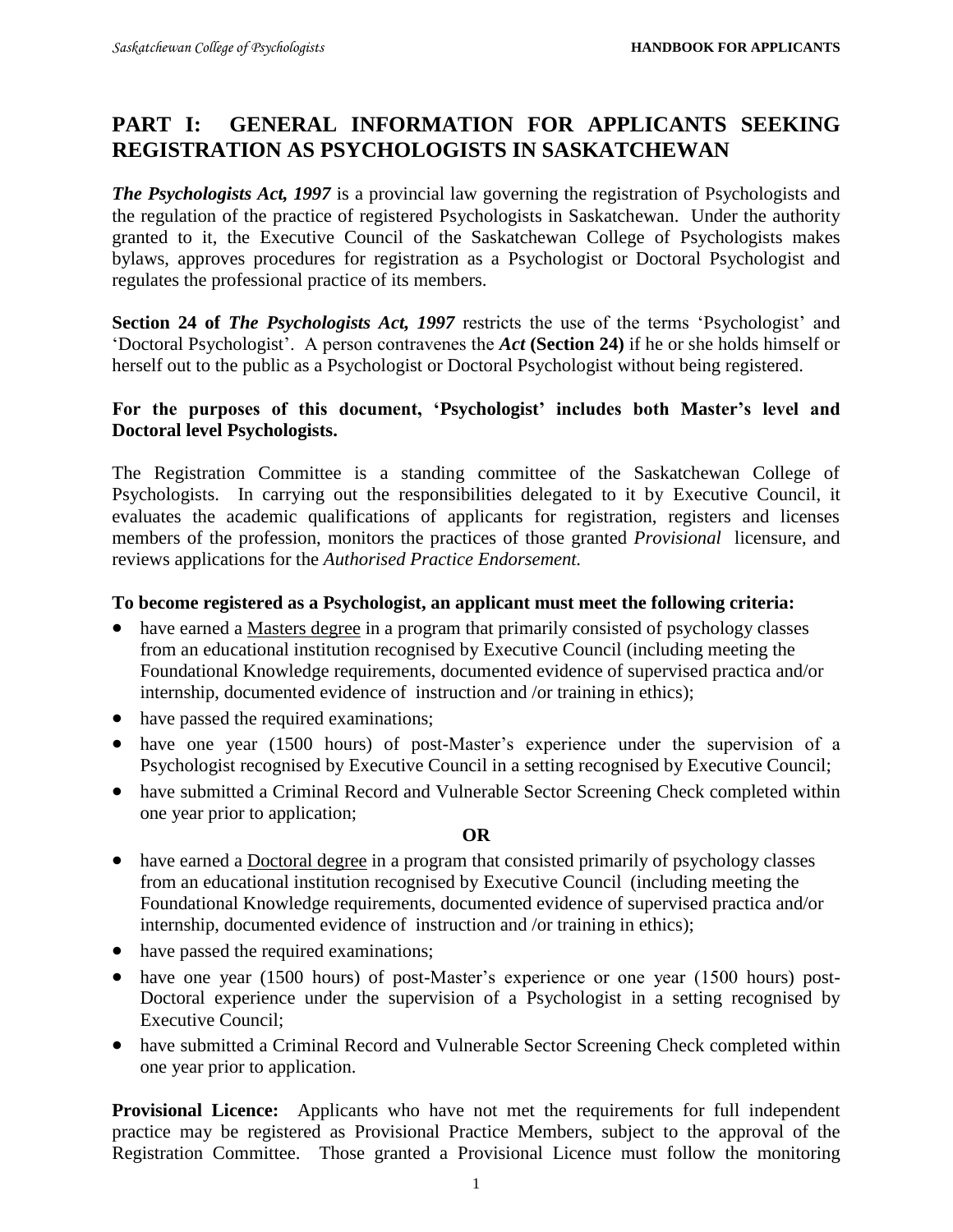provisions recommended by the Registration Committee and must complete all required examinations and procedures within the time periods stipulated (see Provisional Practise Membership, below).

# **Approval of Academic Qualifications**

*The Psychologists Act, 1997* provides that applicants, who have completed a program that consisted primarily of psychology classes and who have been granted a Master's level or Doctoral level degree from an educational institution recognised by Executive Council, may be registered. The Executive Council recognises as educational institutions those Canadian universities that are accredited by the Association of Universities and Colleges of Canada and those degree-granting institutions recognised by the University of Saskatchewan and University of Regina.

To be acceptable to the College, after July 1, 2004 all Applicants' degree programs, combining undergraduate and graduate course work, must contain at least one full year of undergraduate third and or fourth year courses or one half a year of graduate course work in each of four areas of *Foundational Knowledge* (see below). Applicants' degree programs must also have documented instruction and/or training in ethics and documented evidence of supervised practica and/or internship(s) consistent with the objectives of the program for the training of professional or academic Psychologists.

Applicants whose credentials have been obtained from institutions outside Canada and the United States are required to obtain an assessment of their academic credentials from **one** of the following services:

- 1.) *International Qualifications Assessment Service* (IQAS); assessment to include a 'Description of Course Work';
- 2.) *International Credential Evaluation Service* (ICES) assessment to include a 'Comprehensive Report'.

**The applicant is required to pay for all costs associated with obtaining the assessment. This will include any relevant application fees, transcript fees and any necessary translation services**.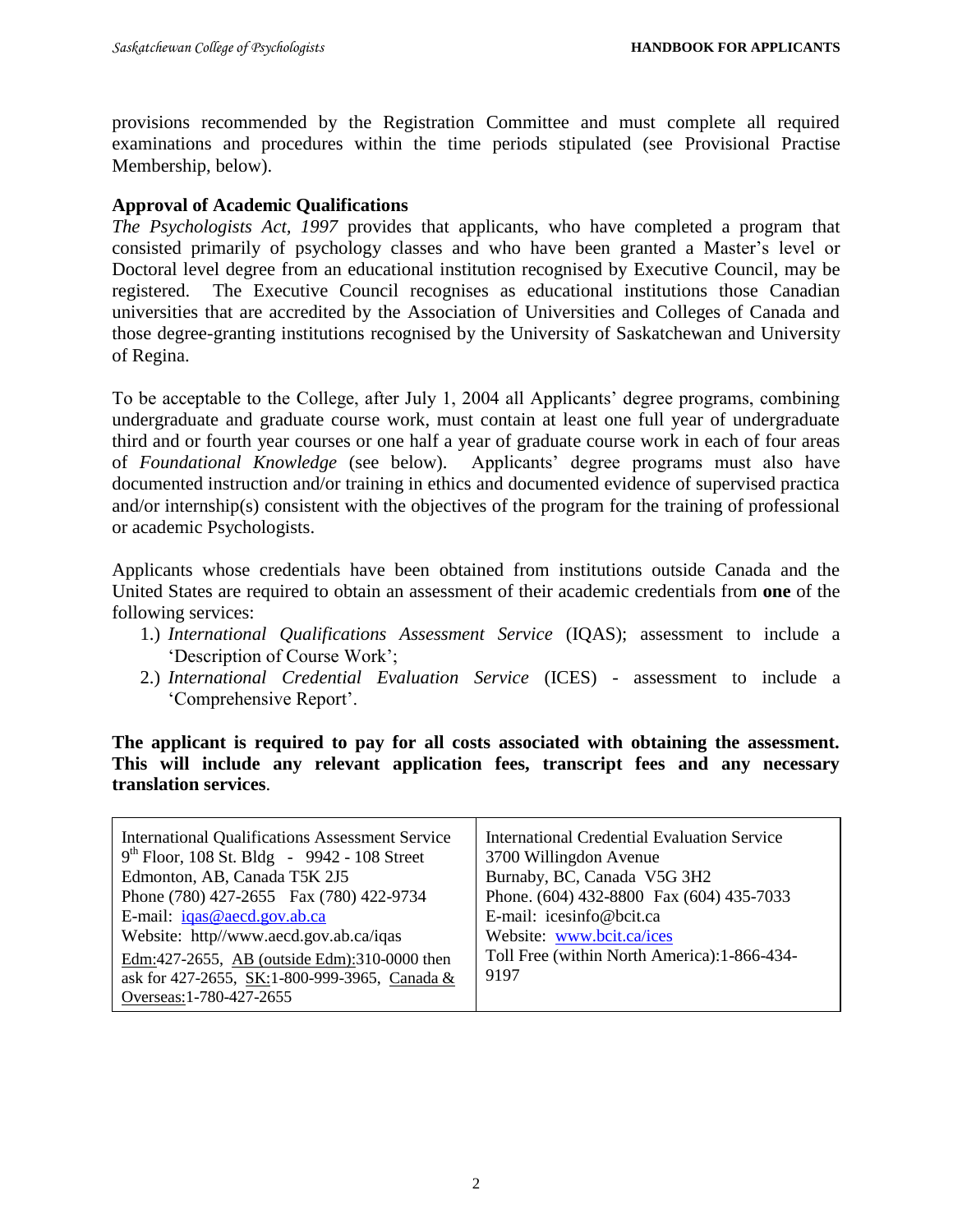#### **BRIEF SUMMARY OF REGISTRATION STEPS AND FORMS**

#### **New Applicants**

All applicants will receive a copy of *Information Handbook for Applicants***,** a handbook containing the details of registration process. This has been revised to include the new focus on national standards for general practice, contained in Appendix B of the Mutual Recognition Agreement between psychology Regulators in Canada. *The first 13 items (see immediately below), acceptably submitted, will allow the Registrar, or, if the Registrar determines appropriate because of complex issues, the Registration Committee, to issue a Provisional Licence in Psychology.*

#### **The following is required of the applicant for membership in SCP:**

- 1. An Application Form for Initial Registration.
- 2. Application fee (non-refundable) of \$250.00.
- 3. Official transcripts of all post-secondary Master's and Doctoral degrees acceptable to the College and meeting the Foundational Knowledge expectations (transcripts must be sent directly to the College by the issuing institution and show that the degree has been conferred).
- 4. A verified copy of birth certificate. If you changed your name, verified copies of all documents (e.g. marriage certificate, certificate of name change).
- 5. A Consent for Release of Information form.
- 6. A Consent for Release of Information to Supervisor(s) form.
- 7. A Criminal Record and Vulnerable Sector Screening Check.
- 8. Declared/Intended Areas of Competence and Interventions form.
- 9. Employment Verification form.
- 10. Current curriculum vitae.
- 11. An *Applicant Self-Report of MRA Competencies* form.
- 12. MRA Competence "Reference Form" x 3 referees 2 of whom are to be Psychologists, academic or registered; the third may be another professional who can speak to your competence. The three referees selected by the applicant are to be provided by the candidate with the completed *Applicant Self Report of MRA Competencies* form and attest to its accuracy. They should also complete the SCP *MRA Competence Reference Form* to the extent that they are knowledgeable. *It is important that all areas of competence on the form be the subjects of comment by at least one referee.*
- 13. *Supervision Agreement:* This details the expectations between Supervisor, Applicant, and Employer for receipt of required supervision. Formal documentation of this is required as are the signatures of all supervisors and the applicant.

**Note: For most applicants successfully completing the first thirteen steps will allow the SCP Registrar to issue a Provisional Licence as a Psychologist. If there is uncertainty about the status of the applicant, the Registrar will present the documents regarding these first steps above to the Registration Committee to decide if the applicant is eligible for Provisional Registration.**

14. *Supervision Plan* **–** An initial statement of the Goals, Objectives, and Skills-to-be-acquired through supervision (documented). The plan is to be based on the SCP document *Applicant Self-Report of MRA Competencies* (see above) presented to the supervisor by the applicant.

**Please Note**: This is the first point at which, for most applicants, their file will be presented to the Registration Committee. Many new applicants presented to the Registration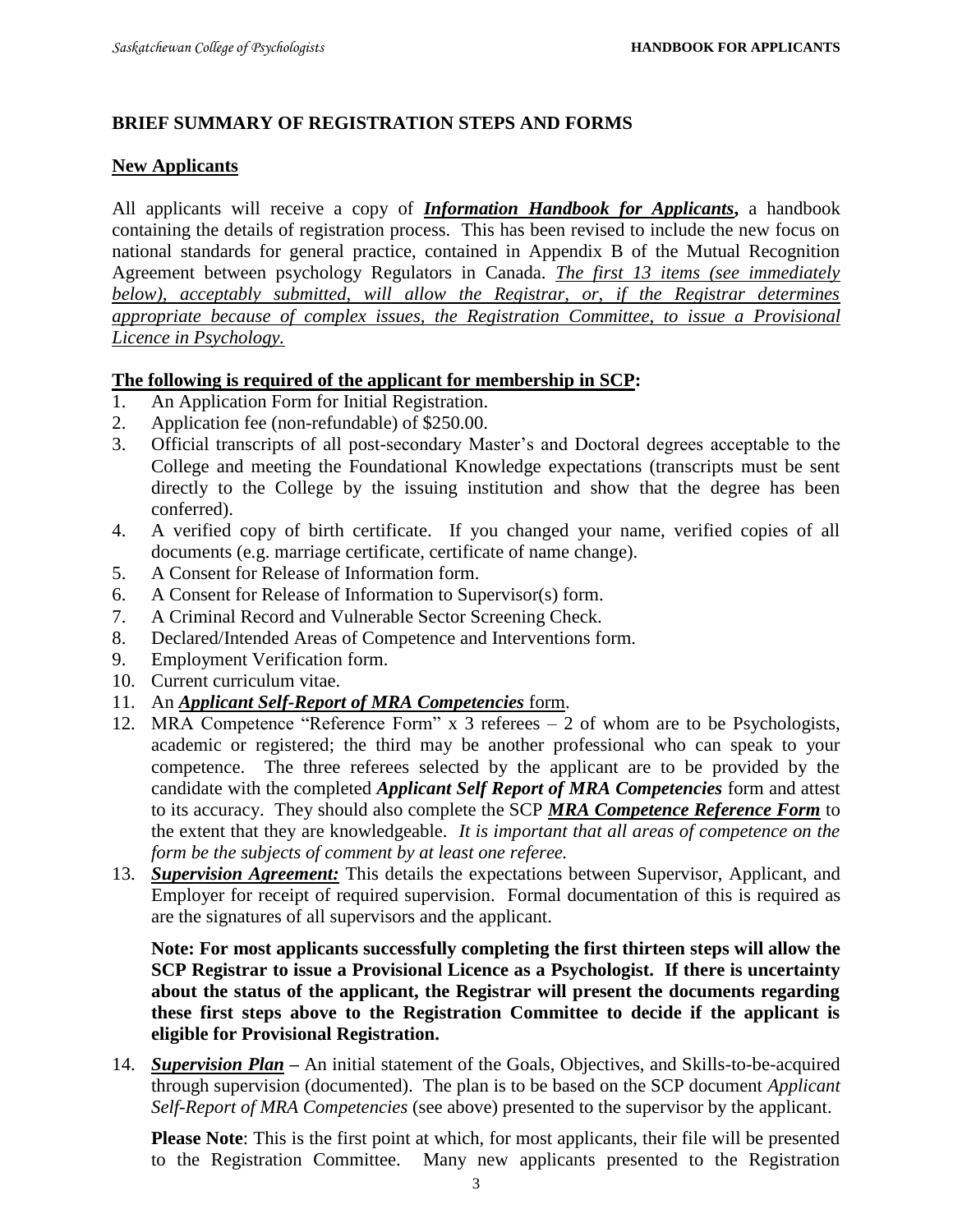Committee will already have been declared Provisional Practice Psychologists. To be a Provisional Practice Psychologist requires that the applicant be under direct supervision by a Full Practice Psychologist who shares their intended areas of practice competence and who is acceptable to the College. **However, until the Supervision Plan is approved by the Registration Committee the practice hours logged will not be considered part of the supervised work required under the Psychologists Registration Act –1997.** That 1500-hour work experience will begin to be counted towards the Full Practice Licence requirement on the date the Registration Committee approves the Supervision Plan. The hours of work and supervision are to be provided to the SCP in the form of written supervision/practice logs.

- 15. Supervisor completed *MRA Rating Forms* and applicant completed *Supervision Logs* are to be submitted after 750 Hours and 1500 Hours of work (See Section 4. below for details on Supervision). The logs must be endorsed by the supervisor.
- 16. An *Authorised Practice Endorsement* (APE) qualified supervisor will need to document diagnostic competency if the applicant intends to seek this qualification during supervision. The applicant and supervisor will submit an *Application Form for APE* (with applicable application fee submitted by the applicant) and *APE Rating Forms* at the end of the 1500 hour supervision period. The SCP office will retain this application form until the granting of Full Practice status with APE by the Registration Committee. When this occurs the APE will be granted with the Full Practice credential.
- 16. The *Examination of the Professional Practice of Psychology* **(EPPP)** is also required. The EPPP has always been required from all applicants except "grandparent" applicants to qualify for a SCP Full Practice Licence. For Provisional Licensees, the EPPP may be taken at any time after the applicant is granted his/her Provisional Practice Licence by SCP.
- 17. The concluding step prior to achieving "Full Practice" registration is an *Oral Examination Interview* organised by the Oral Examination Committee of the SCP Executive Council. Three Full Practice Psychologists serve as examiners, at least one of whom must claim the same competence claimed by the applicant. An MRA competency focused oral examination interview was adopted in December 2004 by the Registration Committee. The MRA competency (and APE if relevant) focused oral examination interview will check the competence of applicants by sampling the MRA competence areas. Modification of the oral examination interview process was authorised by the Executive Council and was reviewed and revised in March 2004.

# **Application Procedures for Other Applicants Including:**

**A)** External applicants for membership in SCP applying from another jurisdiction after receiving supervision but without MRA recognition,

**B)** Applicants registered in Saskatchewan with Full Practice licenses who acquired them after July 1, 2003 without MRA Compliance and want Mutual Recognition Agreement (MRA) recognition from Saskatchewan to promote their Canada wide mobility.

AND

**C)** Other SCP Full Practice Licensed members who received registration prior to July 1, 2003, but wish to move to another signatory province or territory in Canada before five years has elapsed after their date of Full Practice registration in Saskatchewan.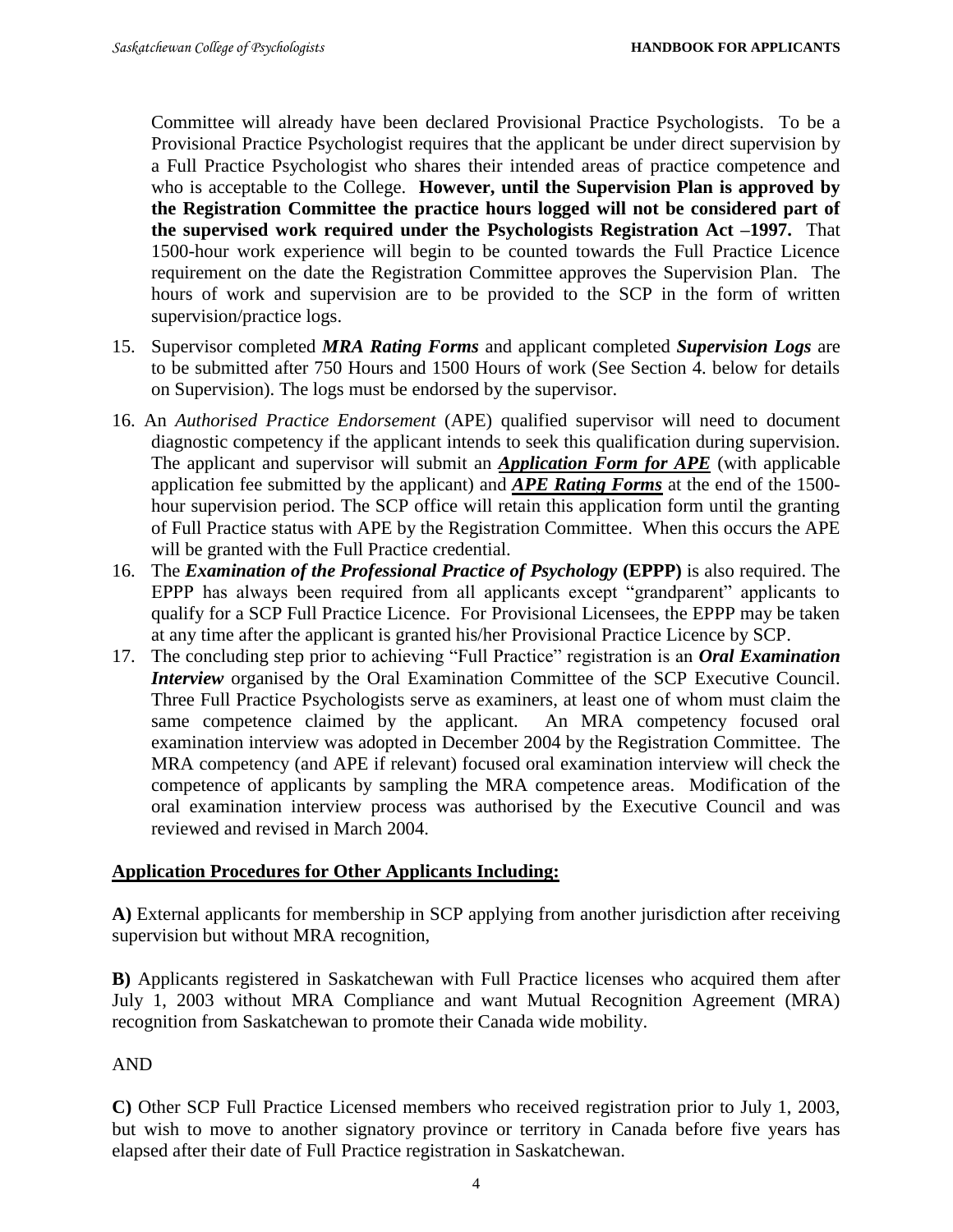#### **The Following Section Describes In Summary the Steps to MRA Recognition. (***Refers to Section B of the SCP MRA policy and procedures document)*

*Clarification Note (regarding this section and these applicants): Applicants registered prior to July 1, 2003 as Full Practice members of SCP may be recognised as grandparented MRA transfers to other Canadian jurisdictions if they have served for five years as Full practice licensed members with no disciplinary finding against them. They will be recognised under the MRA at the level of title provided for their training by other Canadian Jurisdictions without or with only limited qualifications assessment. The five years will begin from the date of Full Practice licence registration. If they transferred previously to Saskatchewan from anther signatory jurisdiction where they were licensed as Full practice members they may combine prior and SCP experience on a Full practice register to establish the five-year period.* 

*Some already registered Full Practice licensed SCP members without MRA qualification may wish MRA assessment prior to the passing of five years to support portability to other signatory provinces or territories of Canada. Alternatively, some few SCP members may reach Full Practice after July 1, 2003 without MRA recognition. If they began their application prior to November 29, 2003 this would be possible. These two categories of Full Practice licensed members have the option of applying for assessment and MRA qualified status either in their new jurisdiction or by applying prior to departure in Saskatchewan and completing ours. If they choose Saskatchewan assessment prior to departure, the steps below apply to them.* 

In addition to the existing application steps for out of province applicants, and as an alternative for in province applicants mentioned immediately above the following must be submitted:

- 1. *Applicant Self-Report for MRA Competencies Form (SCP) submitted by applicant*. (see above).
- 2. *EPPP* examination.
- 3. *MRA Competence Reference Form.*

*3* referees endorse the self-report of the applicant and rate MRA competencies using the *SCP Reference Form*. (Same reference form and process as above). For these applicants at least 2 of the 3 referees shall be Full Practice Registered Psychologists.

**Note**: it is expected that practising members will know and be known by Full Practice Licensed Psychologists who are aware of their work, making the criteria for referees slightly different from the criteria for New Applicants above. The former was allowed to submit reference letters from non-registered academic Psychologists from their university programs.

4. *Competency Appraisal for MRA by an experienced Psychologist with Full Practice recognition by SCP*. Because of the legal changes in effect as of March 2002 in Saskatchewan, experience will refer to Psychologists who have at least five years of professional experience, post professional degree and recognised supervised work experience. Practice includes five years either while on College register, or in an exempted setting prior to March 2002. All appraising Psychologists must be on the SCP Register for five years as a condition of appointment starting March 2007. They will be selected and appointed by the Registration Committee, and they must share the same area of claimed competence as the applicant. They will report to Registration Committee using *MRA Rating Form* (same form as for *Supervision Plan* monitoring).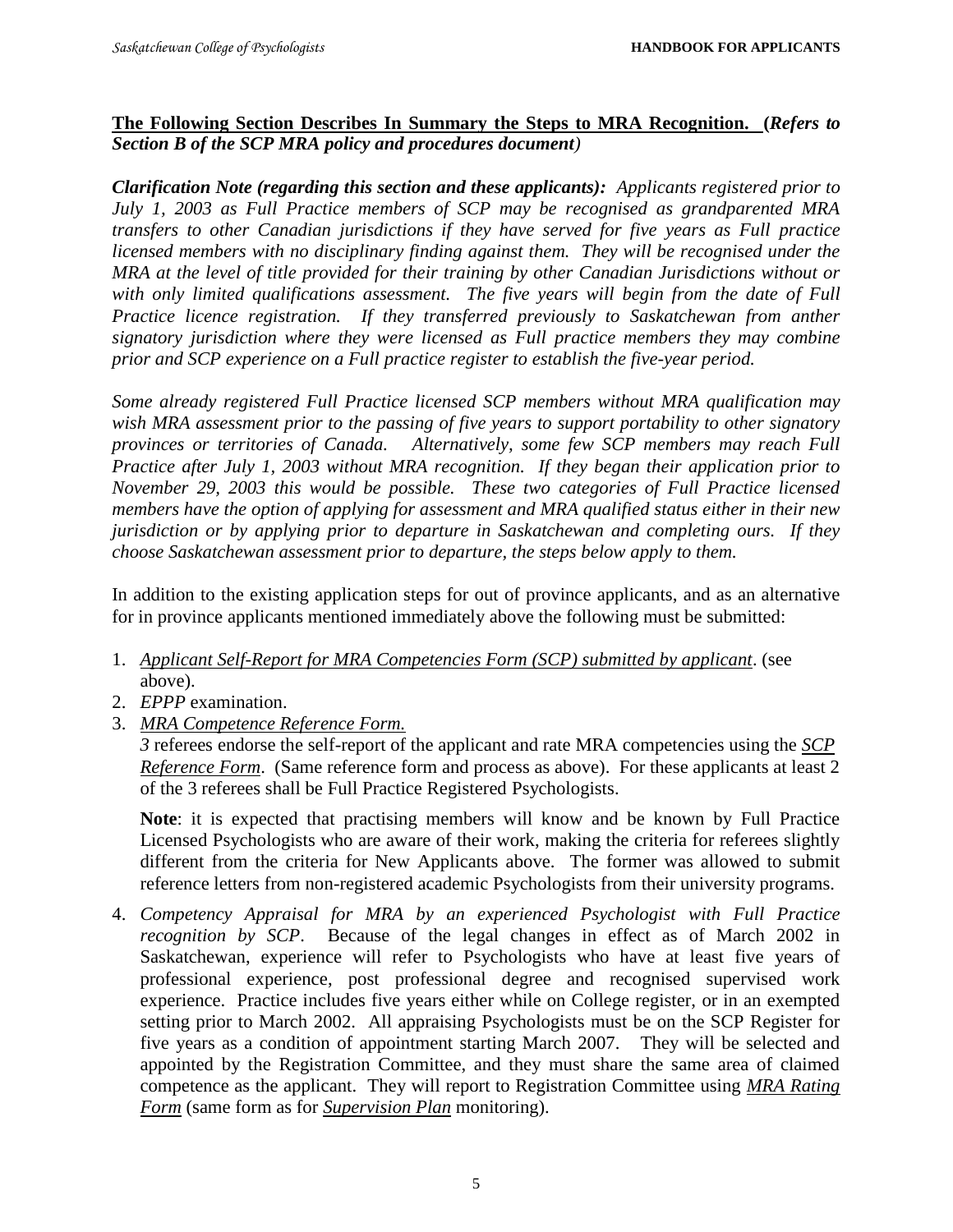- 5. *Recommendation of approval for MRA by assessor confirmed by Registration Committee.* The Registration Committee will review all background documents. *"MRA assessment passed successfully*" is the status that may be granted by the Registration Committee.
- 6. In cases of uncertainty, the Registration Committee may request an oral examination for MRA and APE (if APE is part of the applicant's application) using the same format as the oral examination for MRA and APE after supervision. The decision by the Registration Committee for imposition of an oral interview is not subject to appeal to the Executive Council. The oral interview will be recorded on tape to allow for Executive Council review of the examination if required. Any feedback provided by the original examination panel and / or the review panel will be provided to the candidate and the supervisor(s).

#### *There are fast track procedures for:*

*a) Full Practice members from other signatory jurisdictions who are identified by their signatory Canadian regulatory body as having been assessed for MRA eligibility, or who have achieved CPQ from ASPPB or are CRHSPP members; and, b) for Full Practice members of other jurisdictions seeking to practice briefly in Saskatchewan while maintaining their primary affiliation and residence in their jurisdiction of origin.*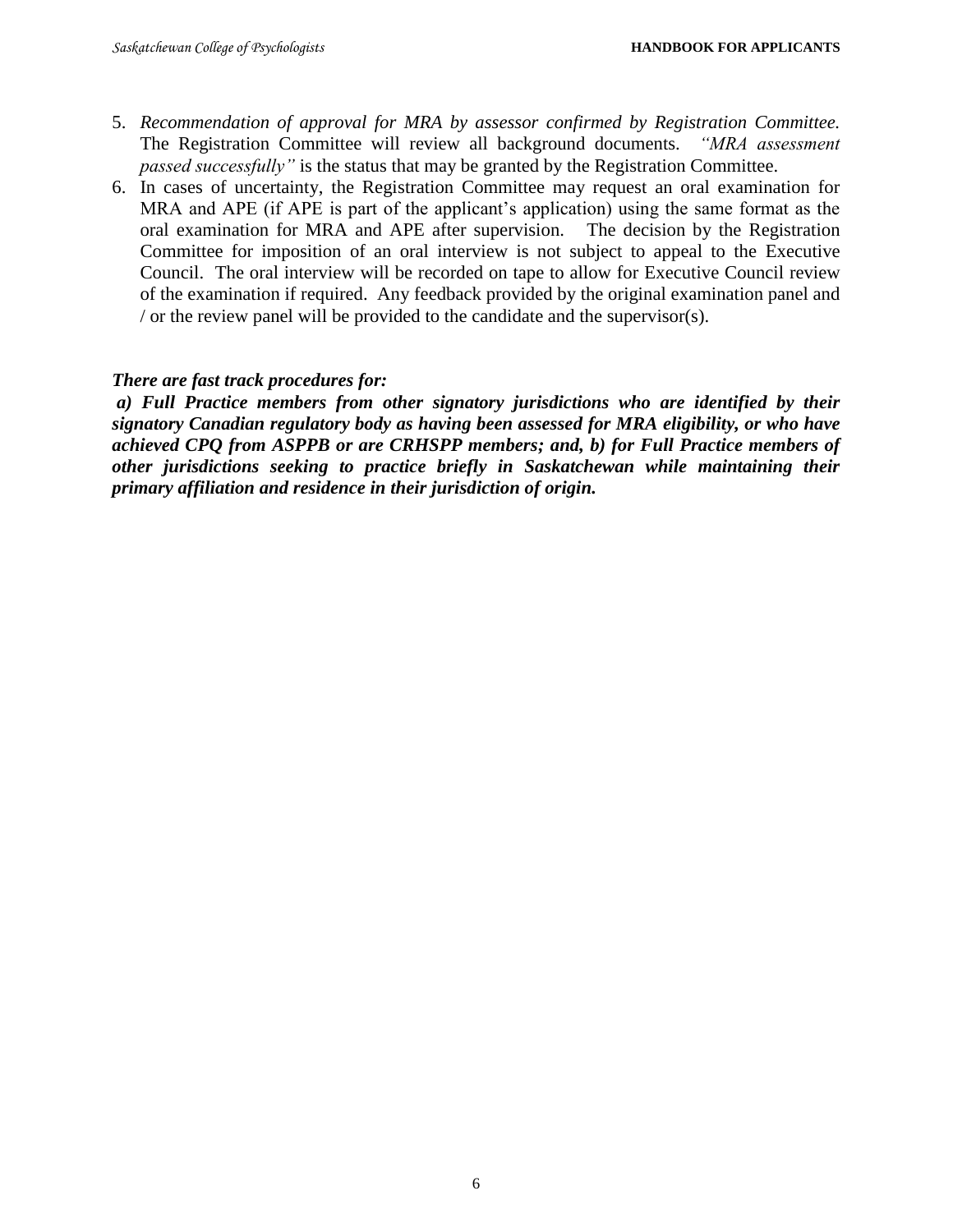# **PART II: APPLICATION FOR REGISTRATION AS A PSYCHOLOGIST**

# **1. THE APPLICATION PROCESS**

#### **1.A Full Practice Registration**

To be considered for Full Practice registration, an applicant must submit the following:

- i. completed application form and accompanying documents;
- ii. current criminal record and vulnerable sector screening check (see 2. below);
- iii. current curriculum vitae (career summary);
- iv. transcripts for relevant post-secondary academic course work (to be sent directly from the institution to the SCP Registrar);
- v. outcome notification for the Examination for Professional Practice of Psychology (EPPP), to be sent directly to the SCP Registrar from Professional Examination Services; or by the Regulatory Body of record if taken previously while in another jurisdiction.
- vi. documentation of completion of necessary supervision requirements;
- vii. full, non-refundable, 'application for registration' fee of \$250.00;
- viii. successful completion of oral interview assessing knowledge of practice guidelines in the area(s) of competency claimed by the applicant, jurisprudence and professional ethics (note the oral interview format will change to an MRA compliant format for all new applicants as of January 2005)
	- ix. payment of the required registration fee. On July  $1<sup>st</sup>$  of the licensure year, there is a reduced rate for Full (or Provisional Practice) registration.

**It is the applicant's responsibility to ensure that his or her application is complete and that all materials are presented to the SCP office. An applicant's request for registration will be submitted to the Registration Committee and considered only when the Registrar has received all required application materials needed for review of the application.**

# **1.B Provisional Practice Registration**

An applicant who submits documentation and fees listed in A (i), (ii), (iii), (iv), (vii) and (ix) may be granted a 'Provisional Practice' licence after the submission of a *Supervision Agreement.*  This form describes the terms and conditions of supervision agreed between the applicant, a supervisor, and the employment setting. Subsequent to the receipt of the Supervision Agreement, a Supervision Plan will be prepared and submitted, jointly prepared and signed by the supervisor and supervisee. These plans will be prepared in accordance with the requirements current and approved by Executive Council at the date of submission. *Requirements listed in A (v), (vi) and (viii) must be completed within two years of the granting of a 'Provisional Practice' licence, unless extended with written consent by the Registration Committee.*

A Psychologist practising with a Provisional licence may engage in the practice of psychology under the supervision of a Psychologist while completing the process of becoming a Full Practice member of the College.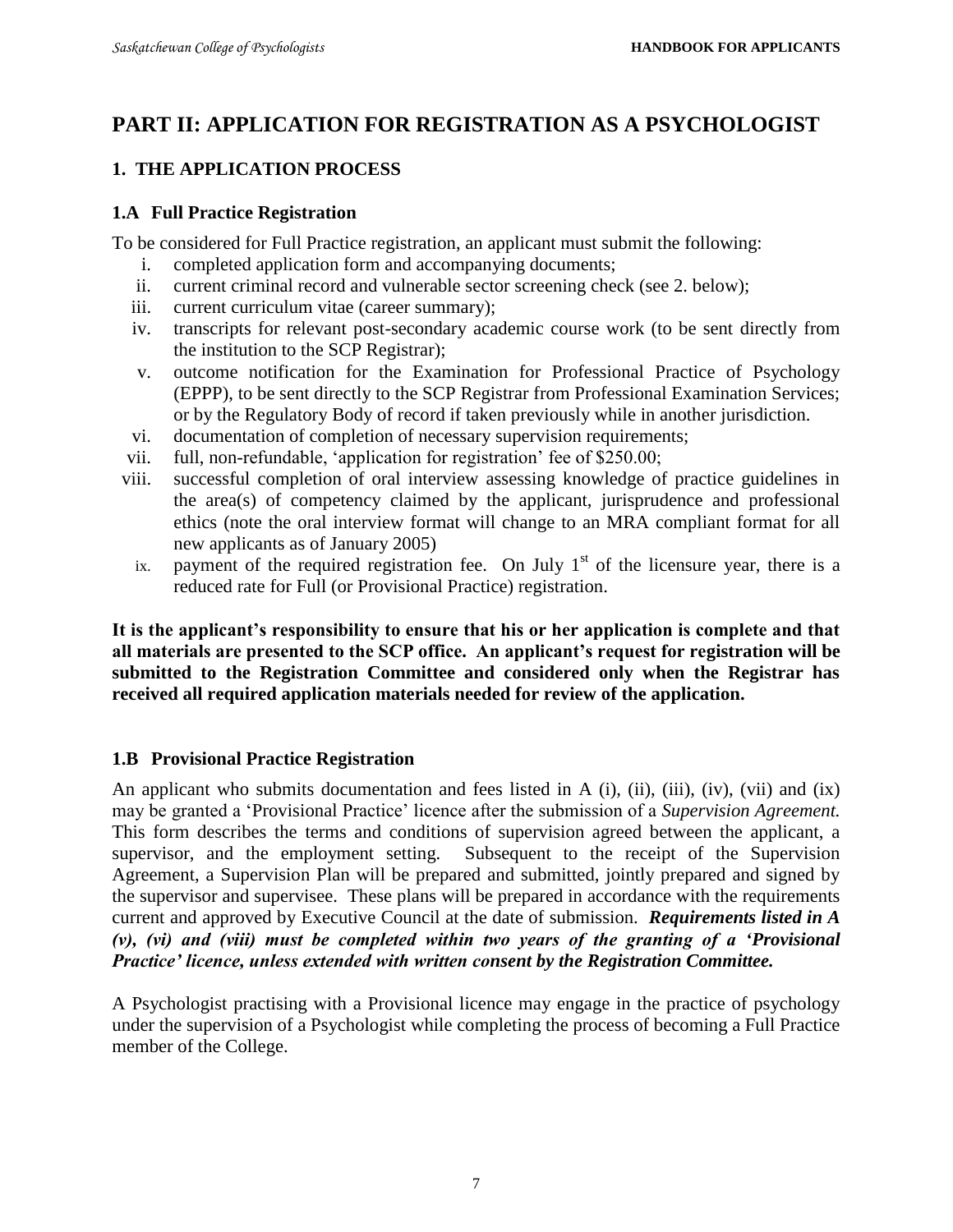Provisional Practice Psychologists are subject to *The Psychologists Act, 1997*, and its bylaws, and all policies and standards which may from time to time be passed by the Executive Council of the Saskatchewan College of Psychologists to regulate the practice of registrants under *The Psychologists Act, 1997.*

A Provisional Practice Psychologist is entitled to a special title during the period of supervised practice. He or she may hold themselves out using the title 'Psychologist (Provisional)' or 'Doctoral Psychologist (Provisional)' in all public statements, whether in written or oral form. They may use the title Psychologist only with the addition of the information regarding their Provisional status.

Provisional Practice Psychologists may not engage in unsupervised (independent) practice. A Registered Psychologist or approved alternate must be identified by name as the responsible supervisor on all reports and other professional work. The practice to be followed for co-signing of reports is to be identified in the *Supervision Agreement*, and be consistent with the supervisor and employer's standards for protection of client interests.

The role of supervision provides for responsibility by the supervisor for the care and well being of the client. Substitution of judgement by the supervisor is a right and an obligation, and will be carried out in a respectful and helpful spirit with clear and explicit agreement among the responsible parties. Thus, the supervisor, supervisee, and employer must be aware of what documents require co-signature and which may go forward with only an identification of the name of the responsible supervisor but no signature. This requires an exercise of judgement that will track the growth and development of the applicant during the period of supervision, but does not change the ultimate condition of responsibility. Responsibility for practice and all materials involved in professional communications rests with the supervisor as well as the supervisee.

Independent practice of psychology is restricted to Full Practice Registered Psychologists. Thus, after the completion of the required 1500 hours of supervised work (required as a period in which to establish applicant's competence) an obligation remains to continue under direct supervision until all other obligations for a Full Practice Licence are met and are approved by the Registration Committee and granted by the College.

**The required 1500 hours of supervised practice shall begin with the approval of the Supervision Plan by the Registration Committee, not with the filing of the Supervision Agreement, Supervision Plan, and the approval of Provisional Practice status for the applicant. The submission of the Supervision Plan to the SCP office is expected to occur within a month of receipt of the Supervision Agreement at the SCP office.**

# **2. CRIMINAL RECORD AND VULNERABLE SECTOR SCREENING CHECK**

A completed Criminal Record Check is required for approval of the application to become a licensed Psychologist. As of April 17, 2010, the SCP Executive Council passed a motion requiring that Criminal Records Checks must include Vulnerable Sector Screening for all new applicants for licensure. The Criminal Record and Vulnerable Sector Screening Check can be obtained through the local police force, or the Royal Canadian Mounted Police.

There is a fee for this service, which varies from jurisdiction to jurisdiction. It is the applicant's responsibility to pay this fee and to submit the completed Criminal Record and Vulnerable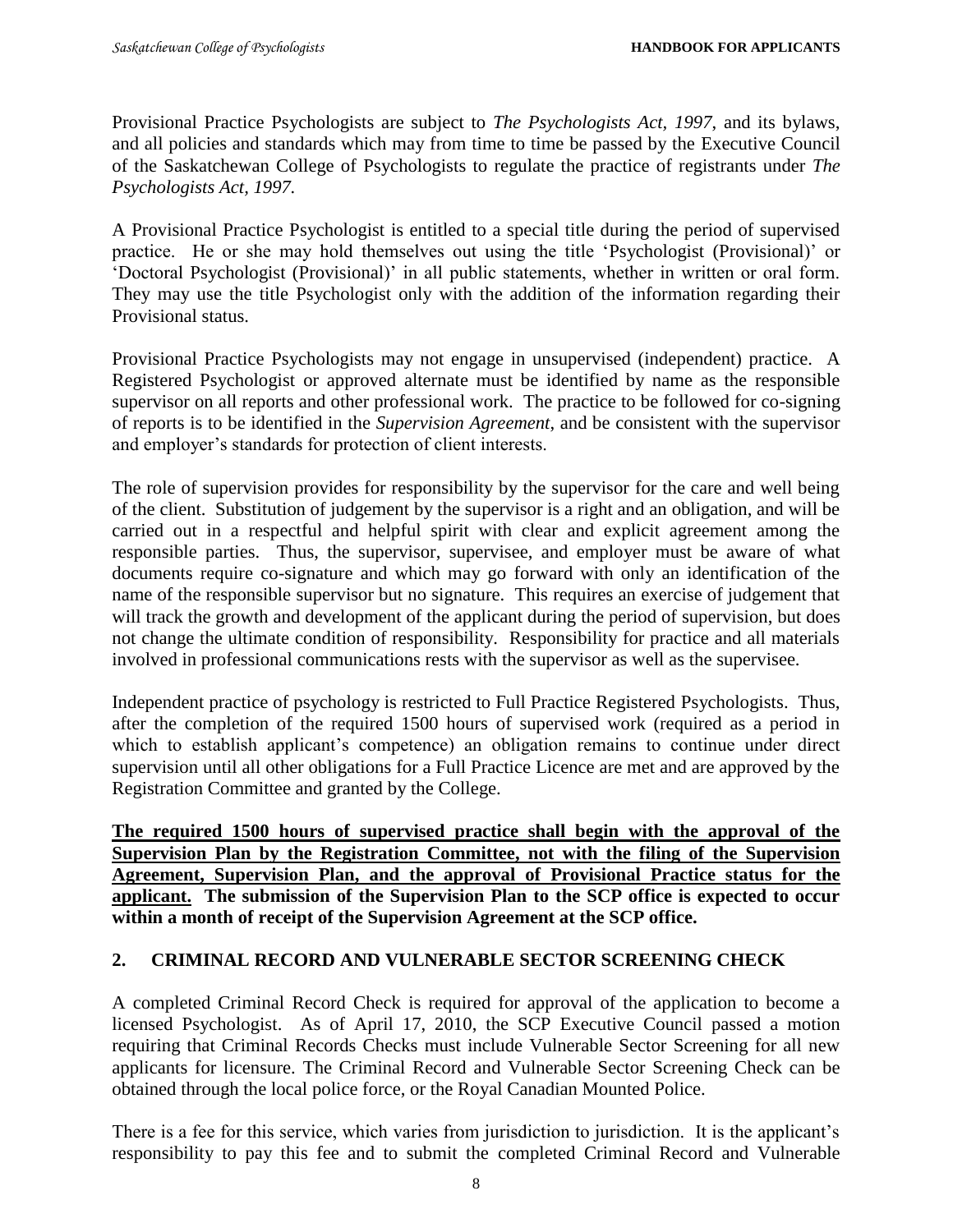Sector Screening Check to the Registrar.

If a criminal record or other concern is indicated by the vulnerable sector screening, the applicant will be required to submit a legal affidavit to the Registration Committee describing the nature of the concerns, the charges, and the year in which those charges/conviction occurred. The Registration Committee reserves the right to request other information subject to policy guidelines and to make decisions about the application based on a judgement of presumed adverse effects for the general public of the applicant's intended practice.

# **3. SCP POLICY – MUTUAL RECOGNITION AGREEMENT**

*Draft Approved by SCP Executive Council, November 29, 2003, revised and approved by SCP Executive Council in June 2004 for July 1, 2004 inclusion of Foundational Knowledge under the Mutual Recognition Agreement* 

#### **3.A Policy Regarding Mutual Recognition Agreement, Foundational Knowledge and MRA Competency - SCP Endorsed Procedures for Assessment of Applicants for MRA Competencies**

#### **3.A.1 MRA Requirements Effective July 1, 2003**

The Mutual Recognition Agreement (MRA) signed by all Canadian regulatory bodies and in effect since July 1, 2003, requires that all applicants for registration be appraised for a group of agreed upon competencies in order to qualify for licensing. This policy has been developed by SCP to meet the appraisal requirement. Successful assessment is necessary for inter-jurisdiction mobility to all signing provincial and territorial regulatory bodies in psychology in Canada.

The MRA is based on general knowledge of psychology and five competency areas. These were anchored in a national study of core competencies for general practice of psychology. The study was conducted on behalf of CPAP which was a Canadian national association of fraternal and regulatory bodies in psychology, of which SCP was a member. The Canadian regulators of psychology have since established under the name Association of Canadian Psychology Regulatory Organizations (ACPRO) and have maintained the MRA Competency requirement for all Psychologists practicing in Canada. The registration process and requirements endorsed by the SCP Executive Council are intended to ensure that every Registered Psychologist in Saskatchewan has obtained MRA Competencies. These competencies must be demonstrated to have been acquired for an applicant to achieve Full Practice (independent licensure) registration<br>in Saskatchewan and nationally in Canada. They make up the necessary minimum body of They make up the necessary minimum body of knowledge, skills and abilities (KSA's) needed by independently practising Psychologists in Saskatchewan and nationally across Canada.

Under the MRA ACPRO has agreed that every applicant for initial registration or licensing will be evaluated on basic general knowledge of psychology. The EPPP examination is accepted for this purpose by nine provinces. Graduation from a training program in Quebec at a university accredited by the CPQ is accepted as the basis for MRA in Quebec. Applicants to Quebec from out of province are required to write the EPPP. All jurisdictions accept the five core competencies, although some add a limited amount in addition to the requirements. The core competencies are listed below, and elaborated on in SCP documents. They appear as Appendix A of the Mutual Recognition Agreement.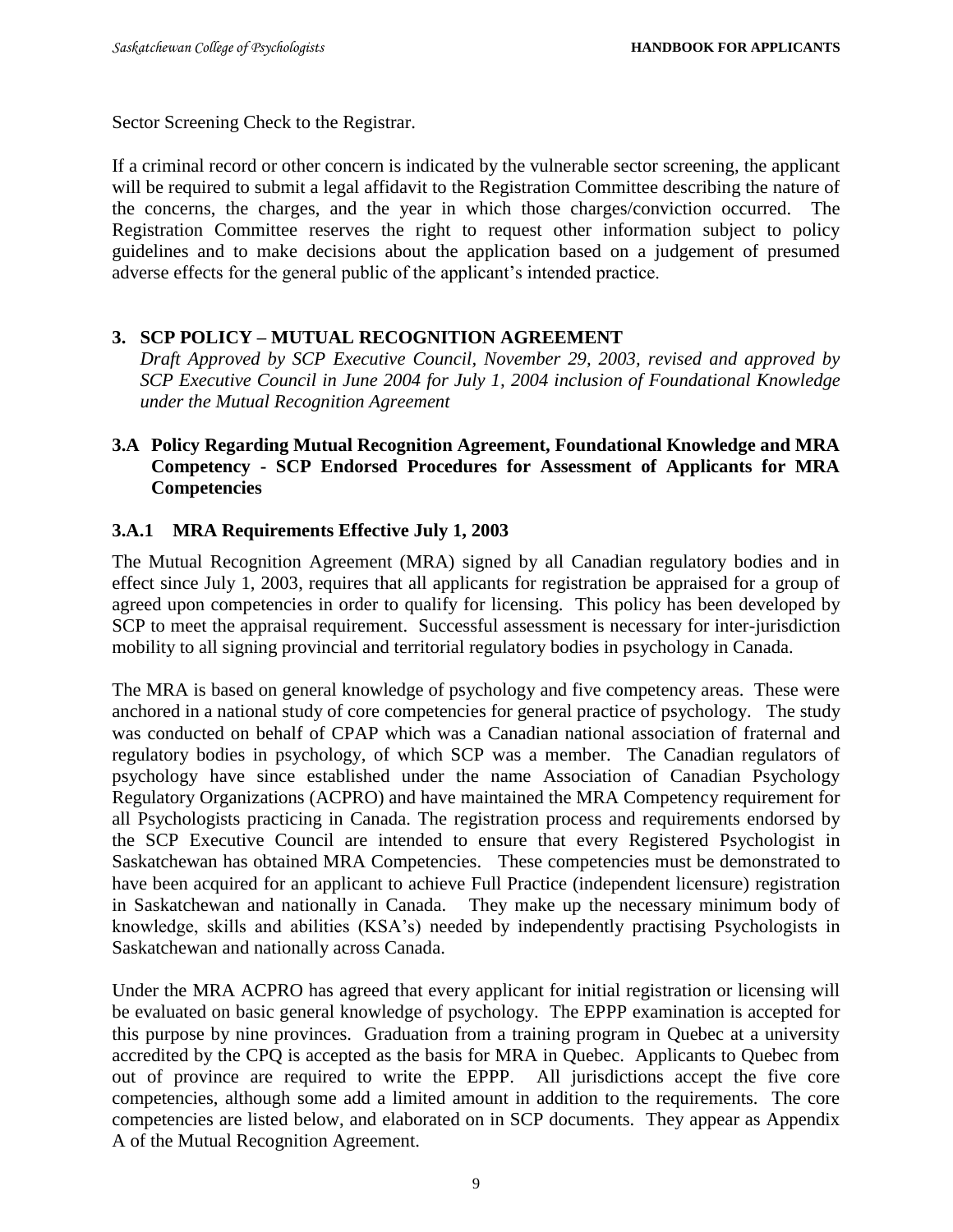#### **3.A.2 The Five MRA Core Competence Areas**

- (a) Interpersonal Relations,
- (b) Assessment and Evaluation,
- (c) Intervention & Consultation,
- (d) Research, and
- (e) Ethics and Standards.

The text of the *Mutual Recognition Agreement* may be requested from the SCP Office. It may also be found at <http://www.cpa.ca/MRA.pdf> or at [www.cpa.ca](http://www.cpa.ca/) followed by clicking on Psychology in Canada and Mutual Recognition Agreement. Psychologist

SCP has chosen to track the development of MRA competencies by new applicants. The degree and source of competence will be documented at the point of applying for Provisional Practice registration through applicant's self assessment and reference forms from three referees commenting on MRA, KSA's and confirming the self assessment. MRA competence development will be embedded and assessed within the 1500 hours of supervised practice required of all new applicants. MRA competence accomplishment will be confirmed during the concluding oral interview.

There will be a transition period during which currently approved supervision plans may be sustained. This will allow for changes in the impact of MRA competency requirements on supervision plans and assessment requirements to begin with newly filed plans. Those dealing with existing plans may follow the second set of MRA procedures described below which are not imbedded in the 1500 hours of supervision. During the transition period it will be acceptable to the College that training in addition to the year of supervised experience be added after the graduate degree if such is required to meet the MRA requirements.

After this period, it will be anticipated that competency will be established by the end of the approved supervision plan period by presenting a combination of pre-graduation course work and post graduation MRA content in supervision plan and implemented during the period of supervision. The oral examination interview administered by the College will further assure that this has occurred, by focusing specifically on MRA relevant KSAs including, where chosen, Authorised Practice Endorsement (APE) relevant KSAs developed during supervision.

After July 1, 2003, if another province provides MRA competency assessment in its registration appraisal process and requirements, and incoming applicants have been evaluated for Foundational knowledge of psychology as well as for five competency areas, the applicants' registration in Saskatchewan will be facilitated. They may still be required, at the discretion of the Registration Committee, to complete examinations to demonstrate local knowledge of ethical standards or jurisprudence, which are unique to Saskatchewan.

Applicants approaching SCP for registration from other jurisdictions not evaluated for MRA will be required to meet all existing requirements. Some may meet fast track requirements with CRHSPP,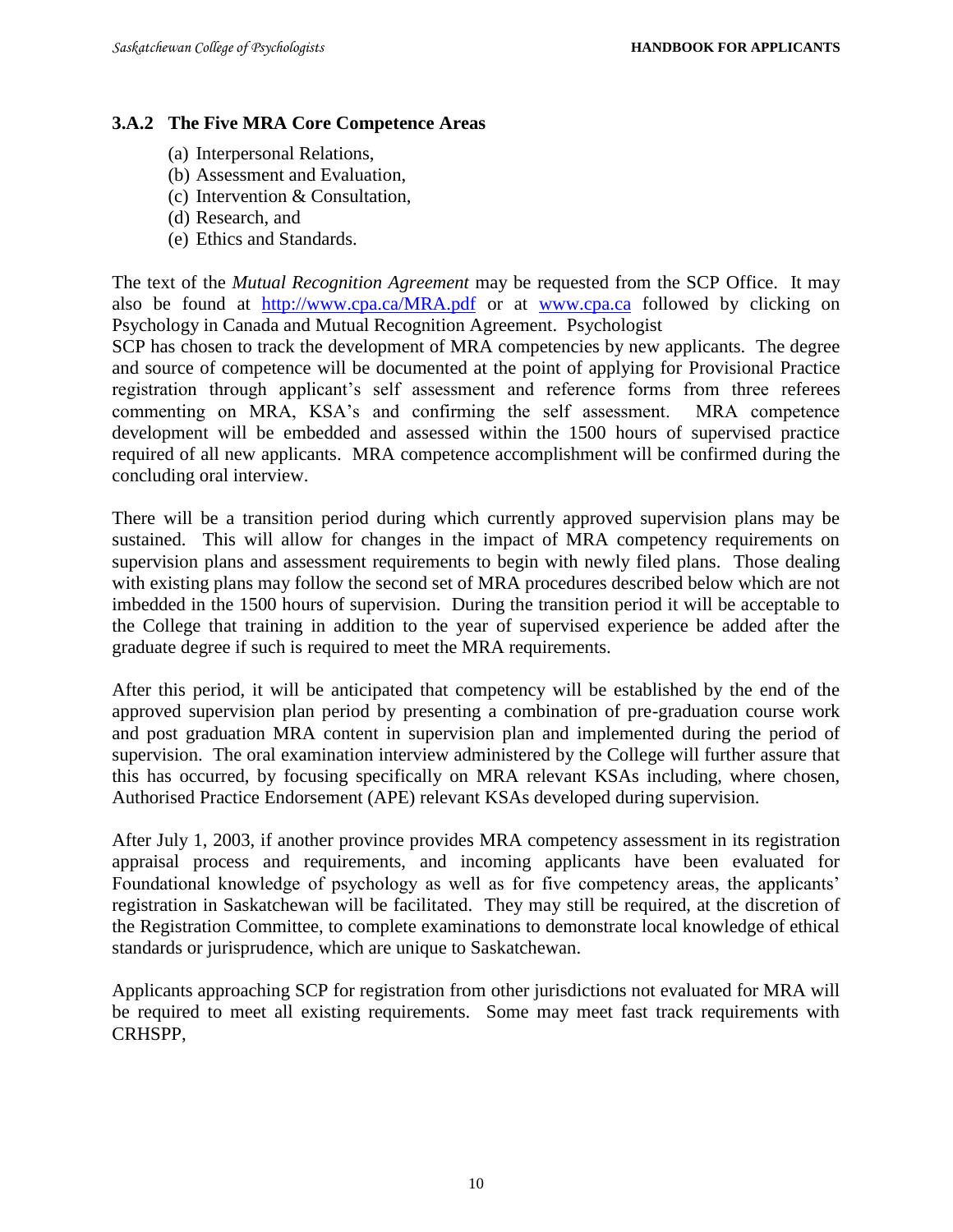National Register, or ASPPB portability qualifications. Applicants who were Full Practice in another signatory jurisdiction prior to July 1, 2003 and who practised for five years as full practising members prior to applying to SCP for Registration will be exempt from the MRA requirements. They will be admitted as MRA grandparent members. Those who do not fall within one of these categories will need to submit the documentation required in Section B (below), and to pass the SCP records assessment and oral interview. They may be asked to complete any examination that may be required in MRA areas in addition to the oral examination.

# **3.A.3 Foundational Knowledge in Psychology: A Change in MRA Requirements Effective July 1, 2004**

Subsequent to the signing of the MRA, the SCP signed an agreement to add *Foundational Knowledge* as a requirement to be met by all new applicants prior to issuing a Provisional Licence to practice in psychology. The signing regulatory bodies in psychology agreed to this in April 2004. ACPRO agreed that four areas of *Foundational Knowledge* be added to the MRA. This will become effective after all regulators have signed the agreement. It was further agreed by the Executive Council of SCP that this requirement would come into effect for new applicants on July 1, 2004. SCP Executive Council interpreted this requirement to be that a) one third or fourth year full year undergraduate course or b) one half-year graduate course in psychology in each area would be taken. This was the minimum educational requirement (in addition to those previously identified in section 20 of the Psychologists Act – 1997 and the relevant bylaws). The new applicant must meet the *Foundational Knowledge* requirement in each of **four** (4) areas of *Foundational Knowledge* (listed below).

The application forms for new applicants have been modified, and the modified forms shall be required, as indicated, of all new applicants applying after July 1, 2004. The application forms now allow the applicant to document in detail how the courses on his or her transcripts, undergraduate and graduate, meet the four areas of Foundational Knowledge required.

As it was agreed that graduates with Doctoral degrees from CPA/APA accredited graduate programs would have to meet these requirements as part of the accreditation requirements of their graduate programs; it is sufficient for such graduates to so indicate on their applications. It is also accepted that members from other jurisdictions with MRA successfully completed, those with grandparent eligibility for MRA (e.g., having five years of experience as Full Practice Psychologists with no disciplinary findings and a registration date for Full Practice prior to July 1, 2003), applicants with AASPB CPQ designation, and CRHSPP qualified applicants from other regulatory bodies will be deemed to have met this requirement.

All other applicants shall document the successful completion of one or more year courses in their undergraduate degree programs or one or more ½ year courses in their graduate curriculum for each of the following *Foundational Knowledge* Areas as a portion of their obligation under The Psychologists Act 1997 – Section 20 (a) and related bylaws.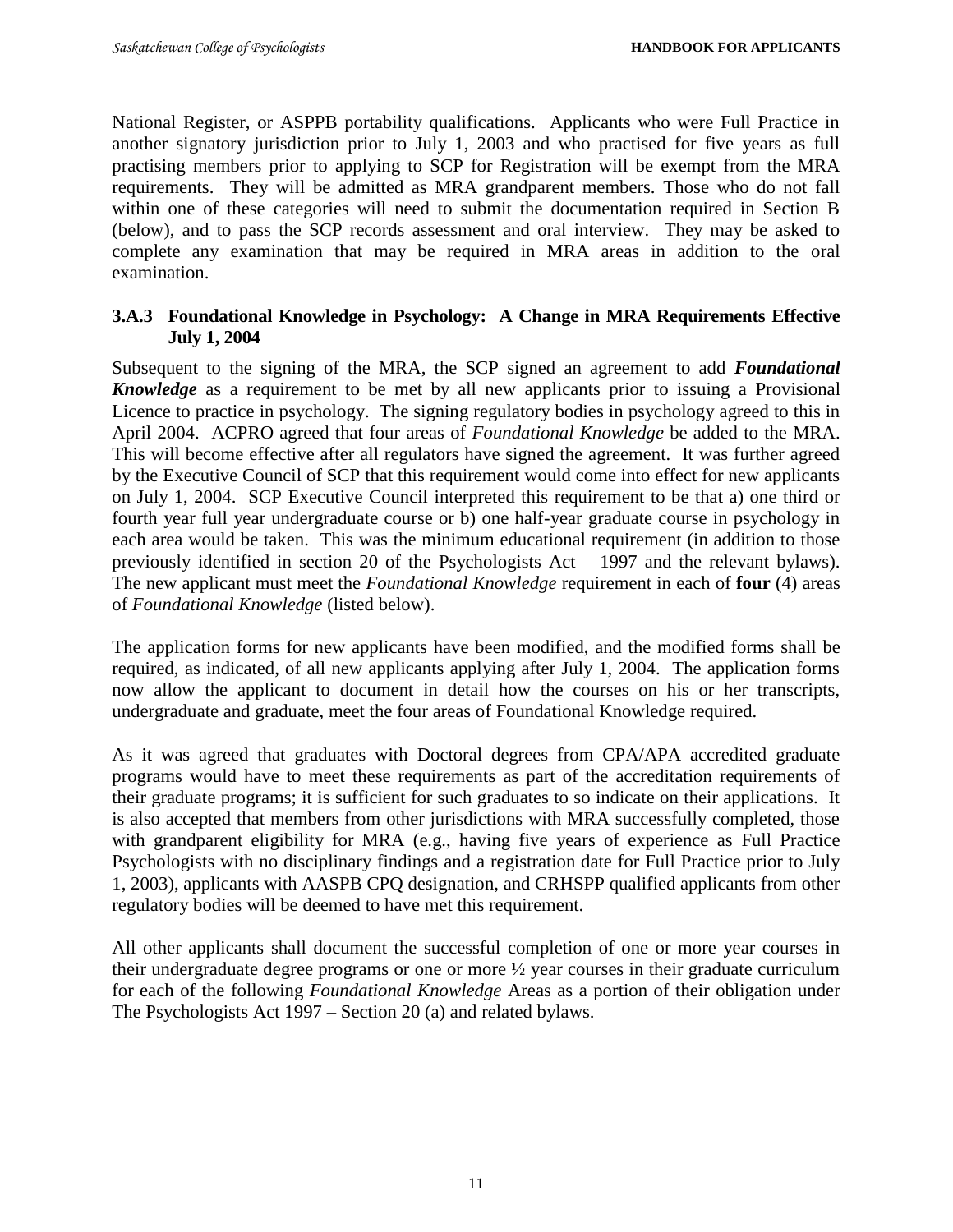#### **FK Area 1. Knowledge in the biological bases of behaviour** – *examples:*

- 1.1. Physiological psychology
- 1.2. Comparative psychology
- 1.3. Neuropsychology
- 1.4. Sensation and perception
- 1.5. Psychopharmacology

#### **FK Area 2. Knowledge of the Cognitive-affective Bases of Behaviour** – *examples:*

- 2.1. Learning
- 2.2. Cognition
- 2.3. Motivation
- 2.4. Emotion

#### **FK Area 3. Knowledge of the Social Bases of Behaviour** – *examples*:

- 3.1. Social psychology
- 3.2. Group processes
- 3.3. Community psychology
- 3.4. Environmental psychology
- 3.5. Organisational and systems theory
- 3.6. Cultural issues

#### **FK Area 4. Knowledge of Psychology of the Individual** – *examples*:

- 4.1. Personality theory
- 4.2. Human development
- 4.3. Psychopathology
- 4.4. Individual differences

#### **3.A.4 MRA and Authorised Practice Endorsement (APE)**

APE requirements are subsumed under the MRA Competencies. Because of the requirements of Section 23 of *the Psychologists Act 1997*, achieving recognition for APE requires the assessment, judgement and recommendation of a Psychologist who has APE recognition from the SCP in the area of practice competency in which the applicant is claiming. This Psychologist may also be supervising the applicant. As qualified supervisors assess APE competencies, at both the onset and completion of supervision, they will ensure that the relevant steps are taken during supervision to allow them to complete an application for APE, with and for applicants, at the end of supervision.

#### **3.A.5 SCP Endorsed Assessment Procedures**

#### *3.A.5.a* **For applicants to complete 1500 hours of supervised work experience in Saskatchewan post first qualifying graduate degree**

**Step 1.** Application is made for Provisional Registration as a Psychologist. Applicants complete a number of documents, including an *Application Form***,** which contains among other sources of information, a section for demonstrating that the *Foundational Knowledge Requirement* has been met through various course work. As part of their registration application sequence, applicants must complete an MRA eligibility self-description. This is done using a SCP formatted *Applicant's Self-Report of MRA Competencies* form, which is sent to the College. This form documents their background preparation and source of knowledge, skill and ability for each of the five competency areas. Three letters of reference are needed to support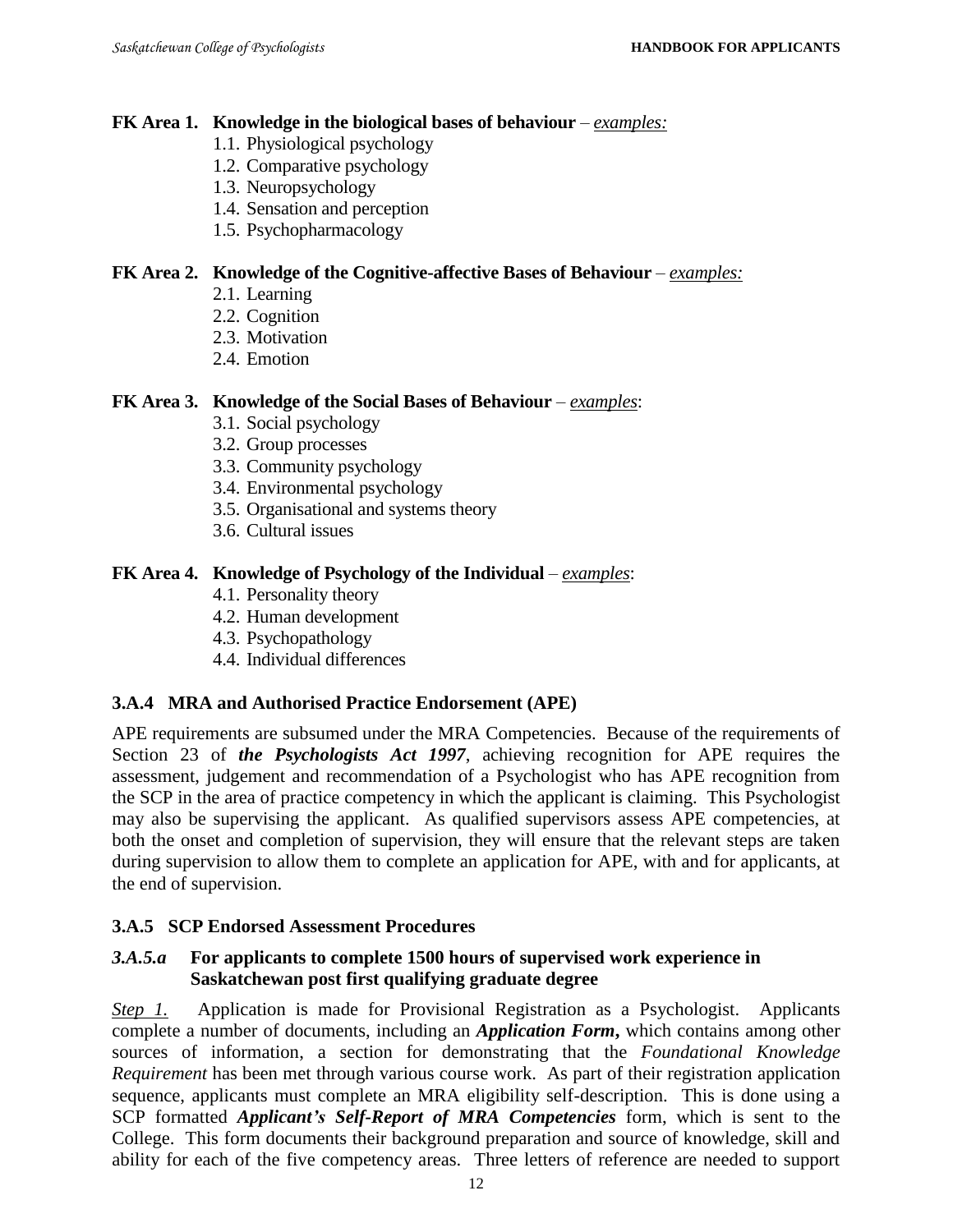this. Two must be from registered Psychologists or academics teaching psychology in their graduate programs that know them well and can verify their competency claims. The third referee may be a Psychologist, academic, or other professional who can attest to their claims of MRA competence.

**An assumption made in preparing the** *Applicant Self-Report of MRA Competencies* **form is that a Psychologist at the beginning of his or her career usually will not have obtained a level of competence above that of a "novice" practitioner. In rare circumstances, Provisional members with previous work experience in the helping professions may have obtained some overlapping skills that would reasonably allow them to claim competence at a slightly higher level than "novice". The competency levels were developed by a Task Force of Internship Supervisors (see the reference at the bottom of the first page of the**  *Applicant Self Report of MRA Competencies* **form). They were based on Task Force Member observations and opinions regarding expected and reasonable competence of psychology interns at the end of 2 years (3000 hours or more) of richly supervised practice of psychology. Thus, it is viewed as unlikely that after 1 year or 1500 hours of supervised work experience a Provisional member will be rated as "proficient" or higher. The small**  letters after some competencies are, therefore, provided as an expected entry for external **Full Practice candidates. The upper levels, those above even the two year expectation, are provided to allow experience above the two year expectation - a range allowing documentation of career experience, and. The upper levels are not expected or acceptable applicant self ratings rating at the beginning of an initial period of supervised work experience, nor are they the expected rating at the end of the 1500 hours of supervised work experience.** 

Attesting by referees is provided to SCP on reference forms provided by the SCP. It attests to and confirms the claimed knowledge, skills and abilities of the applicant, at the point of application, for each competency area. (See SCP *MRA Reference Form* in the application package)

*Step 2.* Supervisors at supervised work settings will be provided with the applicant's *Applicant's Self-Report of MRA Competencies* form and copies of the three reference forms submitted by the applicant or his/her supervisor to the College. If referees have asked that their comments be confidential and not shared with the applicant, the information from the reference forms will be collectively summarised by the Registrar. Otherwise, they will be shared in their entirety. During the year of supervision, new registrants must undertake to acquire knowledge, skills, and abilities enhancements based on those outlined in Appendix A of the MRA (June 2001) The supervisor and applicant will outline a work plan. This will set and track the development of competencies from the initially assessed level to a level sufficient to meet the MRA expectations for entry to independent practice. The work plan will summarise the tasks over the 1500 hours leading to the achievement of the MRA expectations. This will initially be based on supervisor judgement.

To repeat for clarity, the Primary Supervisor will prepare, with the applicant, a yearlong work plan based on a mutual assessment of the initial application and reference material. The mutual task is to prepare, with the applicant, an MRA relevant work plan, summarising the tasks for the year against the MRA Competency areas. This plan will, through two successive reports using the SCP assessment forms, document progress from entry to the completion of MRA eligibility. This will initially be based on supervisor judgement, but this judgement will become increasingly criterion referenced. This will occur as the SCP, supervisors, and applicants gain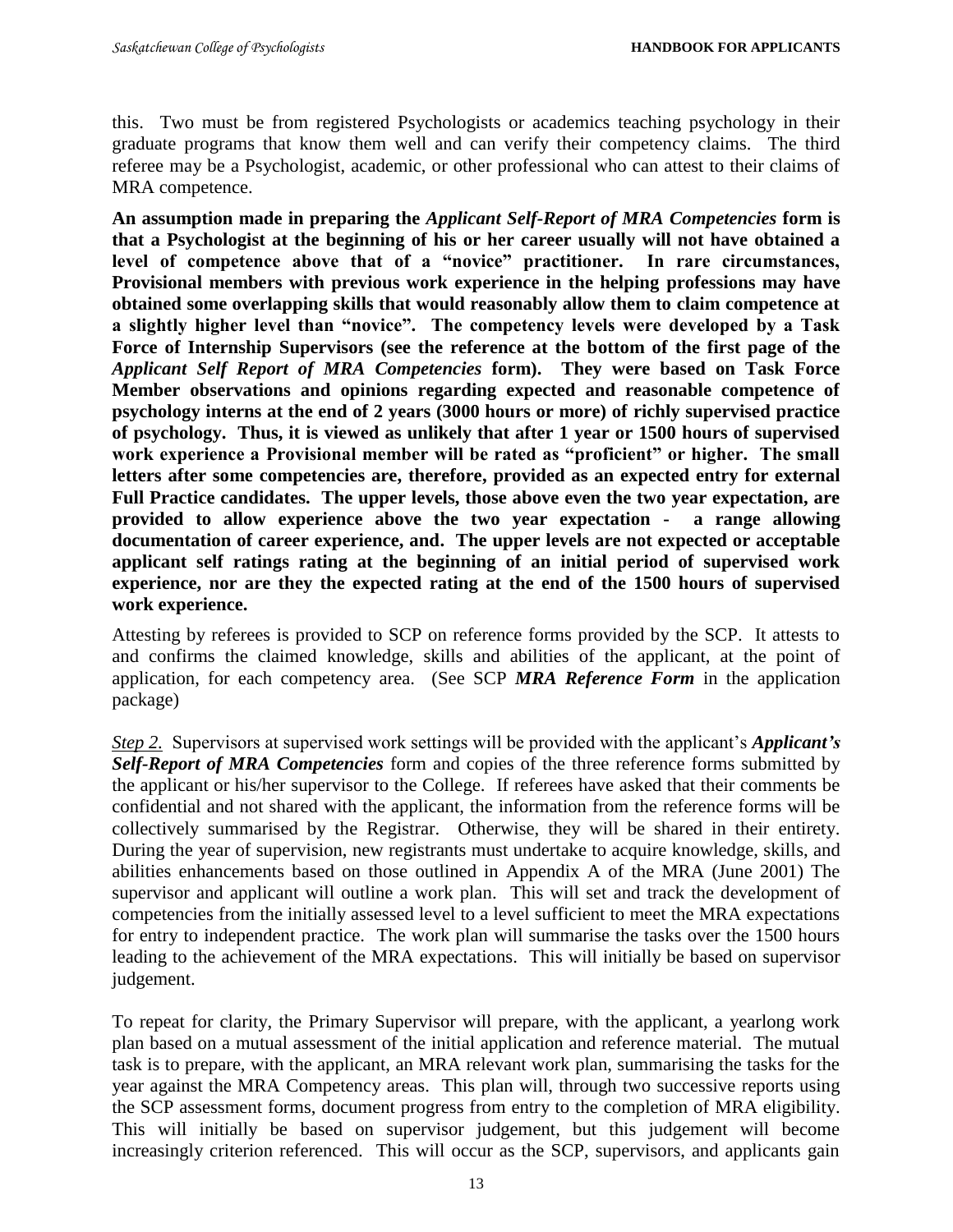experience with applicant background descriptions, and work plan development and assessment in the five MRA competencies. This experience and other regulatory bodies in Canada will become crystallised into criteria for recognising achievement of the competencies.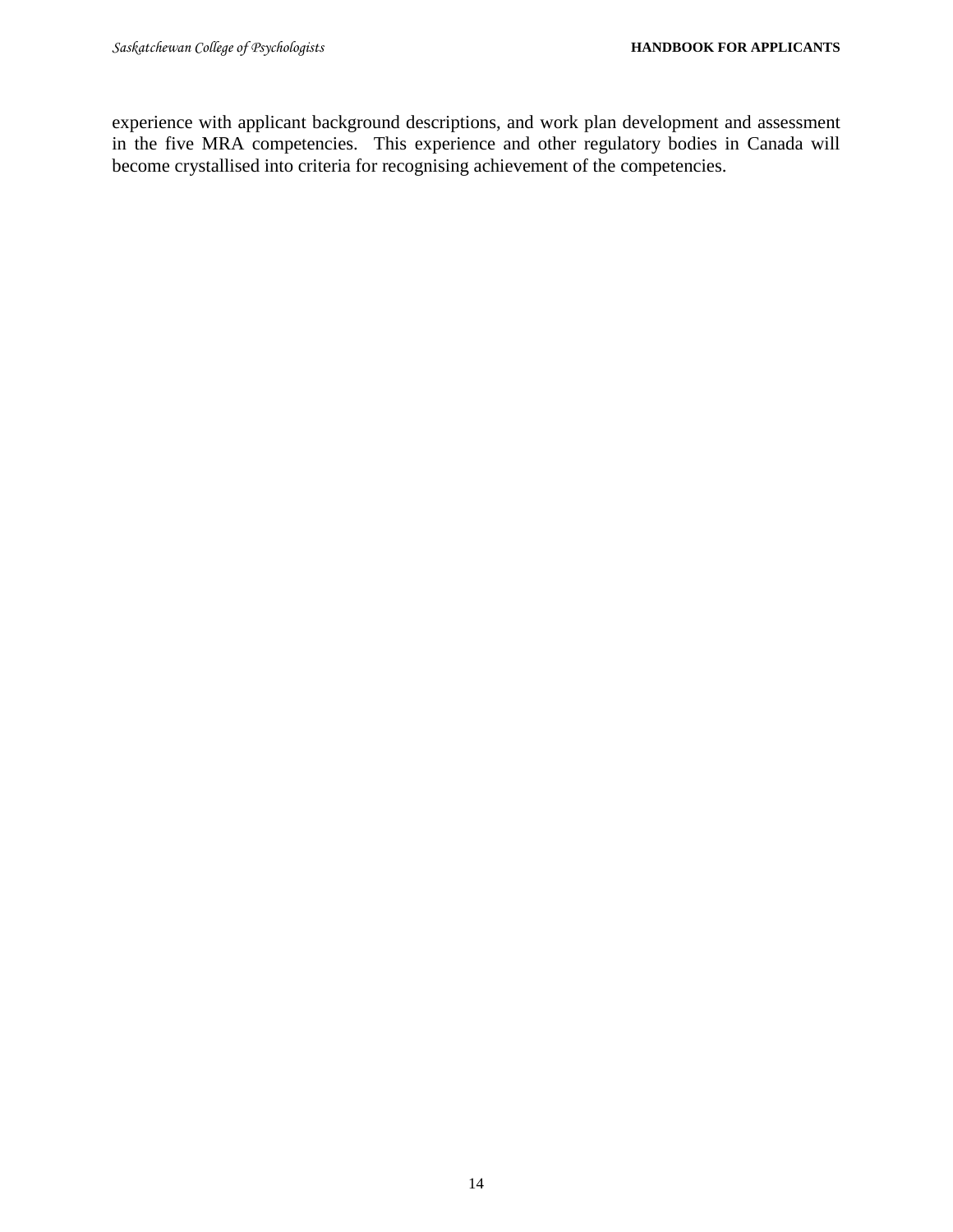#### **3.B Implementation of MRA Competency Assurance**

#### **3.B.1 For Applicants Applying After First Professional Degree is Achieved**

*Step 1.* A *Supervision Agreement*, describing the responsibilities of the Supervisor, Supervisee, and (if different) employing organisation, will be prepared and submitted to the SCP office for the applicant's file. This begins the period of supervision required for issuing a Provisional Practice licence. It is a necessary but not a sufficient step for starting the logging of the 1500 hours of required post-degree supervised work experience. That also requires a *Supervision Plan*  approved by the SCP Registration Committee.

*Step 2.* Preparation of a Supervision Plan may take a month or two after the completion and submission to SCP of the *Supervision Agreement.* It proceeds as follows:

The applicant provides his or her primary supervisor with copies of his or her *Applicant's MRA Self-Report of Competencies* form and the three confirming letters of reference. The supervisor and applicant will then prepare the *Supervision Plan*, which is a statement of the goals, objectives and activities to move the applicant from the base line competence described at point of issue of the SCP Provisional Licence to the stage of readiness for oral examination interview for independent practice.

The MRA based *Supervision Plan* will be prepared on a form provided by the College.

All applicants may also seek, during the period of supervised practice or post degree internship, to establish an *Authorised Practice Endorsement* if the relevant expectations for supervisor qualification, and background knowledge and training can be met, and this will also be subsumed under the MRA competency areas. The *Supervision Agreement Form* and the *Supervision Plan* development are listed as Step 3 and plans for Step 4 below.

*Step 3.* The employing organisation, supervisor and applicant prepare and submit the *Supervision Agreement* to SCP.

*Step 4.* The applicant and supervisor will jointly identify an individual plan for development of knowledge, skills, and abilities under MRA Competency descriptors.

*Step 5.* During the year, the KSA's will be achieved through a combination of agreed-upon readings, experience, and scheduled interaction with the primary or additionally designated supervisors. The supervisor and applicant will meet regularly at meetings logged by the applicant and initiated by the supervisor(s). To document progress under the *Supervision Plan,* the primary supervisor agrees to complete an *MRA Rating Form* at the mid-point (750 hours) and end point or at the termination of the supervisory relationship regardless of whether evaluations had previously been submitted. The Provisional Practice applicant will remain under direct supervision after completion of the 1500 hours of supervised practice requirement and until a Full Practice licence is achieved.

Relevant reading and supervised experience which addresses the MRA Competency areas will be identified and logged during the supervision year. This will be done as part of the required supervision log. It will be summarised in the *Supervision Agreement"* established at the beginning of the year as an expectation. It will be described as goals and activities in the *Supervision Plan* approved by the SCP Registration Committee. Progress will be documented on the interim and final supervisor's reports. Supervision Logs and other described documents will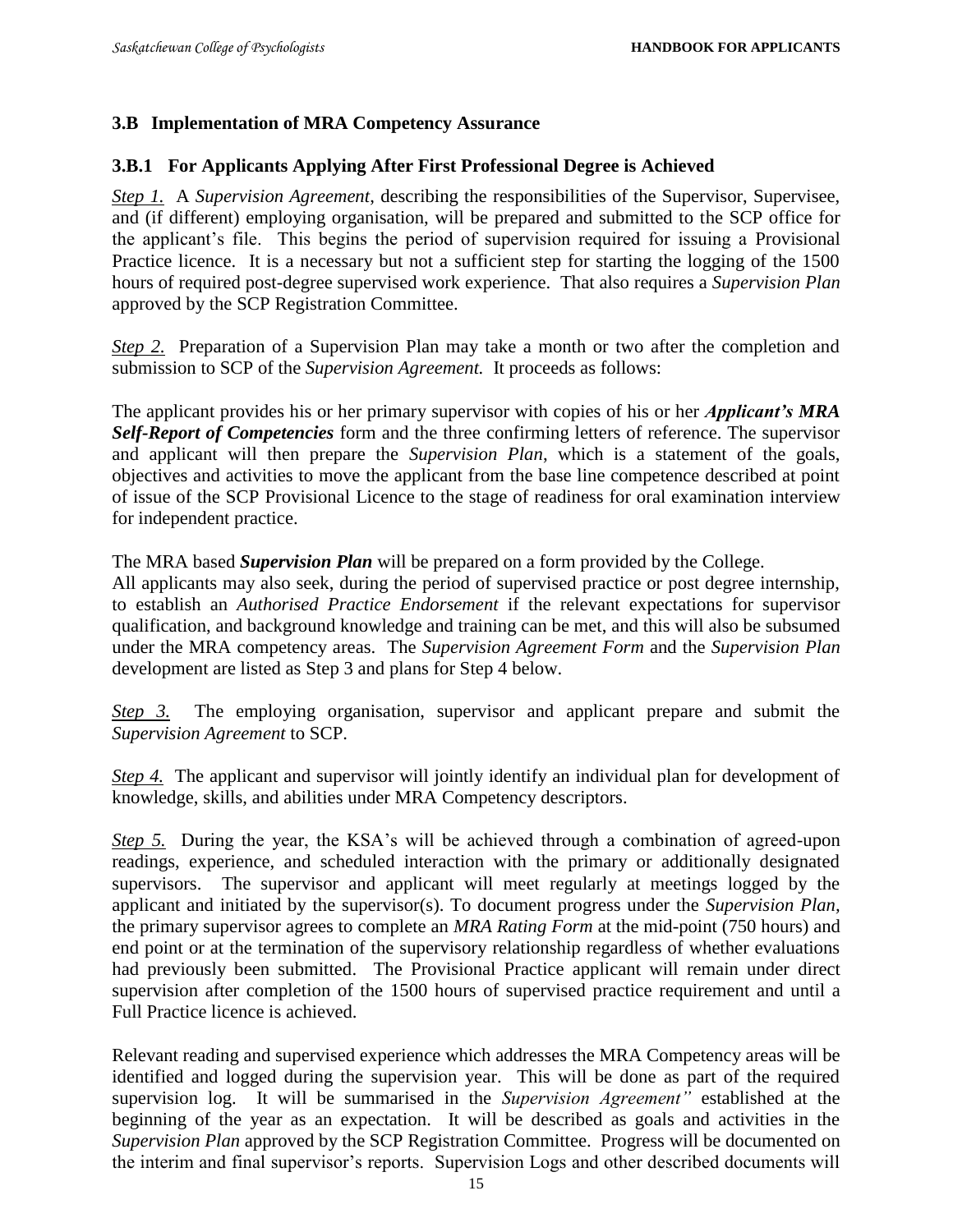be co-signed and initialed by the primary supervisor and the Provisional Practice supervisee when submitted to the SCP.

*Step 6.* The supervisor will appraise the progress of the applicant and include MRA Competency appraisal as the "interim" and "final" report submitted to the SCP documenting required supervision. An *APE Application Form* may be submitted at conclusion of the year of practice to be held on the applicant's file until Full Practice status is achieved. Payment of the APE application- fee by the applicant may occur at the point of achievement of Full Practice status, as a condition for assessing and granting APE. Those seeking APE will be examined for APE competence during their required oral interview.

*Step 7.* In the interim and final supervisors' reports, the latter posted at the end of required 1500 hours of supervision, the supervisor will attest to the competence of the applicant in the areas of MRA and the claimed areas of practice competence. At the end, if the supervisor has APE with the College and the applicant is applying for the endorsement, the supervisor will attest to APE competence in a separate final report by completing the *APE Rating Form* and the APE *Application Form* for and with the applicant. The supervisor, must himself or herself be registered with APE competence for the population(s) with which the applicant intends to practice

# **3.B.2 For Applicants Not Supervised in Saskatchewan and Not Eligible for MRA Portability From Their Current Jurisdiction of Practice, or Supervised Prior to the Development of MRA Assessment by SCP But Seeking MRA Portability**

*Step 1.* Application is made for Provisional Practice registration as a Psychologist. A *Supervision Agreement* is prepared if there will be a period prior to achieving Full Practice during which the applicant will be on a Provisional Licence. The conditions that apply between employer, employed Provisional Practice member, and supervisor will be different from those required of an applicant who has not completed the period of supervised work experience (1500 hours) but are still required to describe the supervision arrangement prior to Full Practice.

As part of their process of application, applicants complete Applicant's *Self-Report of MRA Competencies* form, filed with the College, documenting their background preparation and source of knowledge, skill and ability for each of the five MRA Competency areas. This is supported by three letters of reference from Psychologists who know them well and can verify their competency claims, by attesting on reference forms provided by the SCP. (See MRA *Reference Form*)

*Step 2.* The MRA eligibility of the applicant will be assessed by a Full Practice Psychologist with at least five years experience, who has the same claimed area(s) of practice competence as applicant or member seeking MRA portability of credentials. The Registration Committee will identify and appoint the assessing Psychologist.

*Step 3.* Qualification will be recommended, or additional training or supervision for achievement of MRA will be recommended to the Registration Committee, which will confirm or modify the recommendation.

**Note:** disagreement between the applicant and assessor will be resolved by decision of the Registration Committee.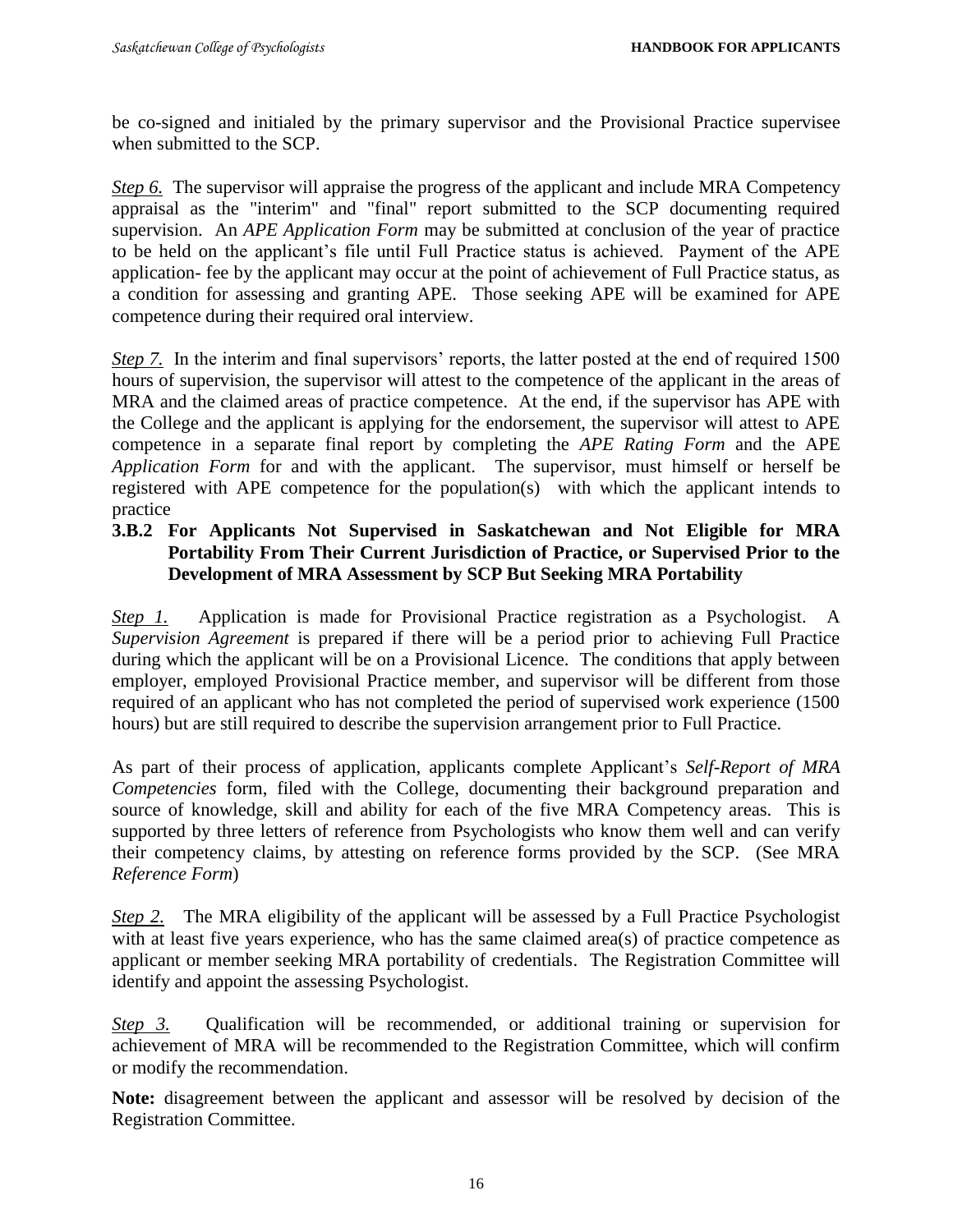*Step 4.* If, in the judgement of the Registration Committee, it is not clear that the applicant is fully qualified for MRA eligibility, a special oral may be convened to establish the MRA eligibility of the applicant. The oral interview shall follow the format developed for the Registration Committee and approved by the SCP Executive Council for the conducting of MRA relevant oral interviews. The oral interview shall be tape recorded, and may be subject to review.Executive Council.

*Step 5.* If the applicant fails to qualify for MRA and has exhausted their avenues of appeal this shall be recorded. The options for alteration of College status in such instance are two. First, the applicant may produce evidence of obtaining a further academic degree in psychology from an institution acceptable to the College and at least 1500 hours of additional supervised experience. Alternatively, the applicant may produce evidence that they have met MRA eligibility requirements while practising in another signatory jurisdiction. Except in these instances, the conclusion regarding MRA eligibility shall not be altered. This decision shall not be subject to further application, but remain part of the member's permanent record on the SCP register or in rejected applicant SCP files.

# **3.C Oral Examination Interview**

The examiners appointed by the Oral Examination Committee will sample MRA Competency areas, and, in doing so, will provide special attention as required to APE performance and to ethics, standards of practice, and jurisprudence relevant to Saskatchewan Psychologists. If the applicant is seeking APE, the *APE Reference Form* will be submitted and the oral interview committee will examine for APE competence as part of the oral interview.

In the event that an applicant is recommended to have failed an oral examination interview by the oral examination interview panel, either a) in its entirety or b) to have failed the questions providing for confirmation of APE competency, the College has policy for how this will be dealt with. The applicant is asked to request this policy from the SCP office (SCP policy on Oral Examinations Incomplete Passes/Failures -). The policy provides that an immediate review of the examination results be carried out by a panel of 3 Registration Committee members or designates. If the failure is confirmed by the Registration Committee, a second oral examination for the competency based portion with a new committee will be scheduled within one year but no sooner than 6 months following the confirmation. In total candidates are allowed three attempts at taking the competency portion of oral examination interview (this includes the initial attempt). If a candidate is unsuccessful on their third attempt at the oral examination interview they will be removed from the Register and the Registration Committee will make a recommendation to the Executive Council that they be permanently removed from the membership. At that point the individual will have the right of appeal to the Executive Council. Should they choose not to appeal or should the appeal be unsuccessful, the individual may reapply after a period of 5 years from the date of their removal or after gaining a higher degree in the field acceptable to the SCP or obtaining additional training in the field acceptable to the SCP.

APE failure as the sole finding is treated differently. If it is confirmed by the Registration Committee, two additional opportunities are provided to re-sit upon evidence of further work by the applicant in the area of diagnostics and with the written endorsement by their supervisor of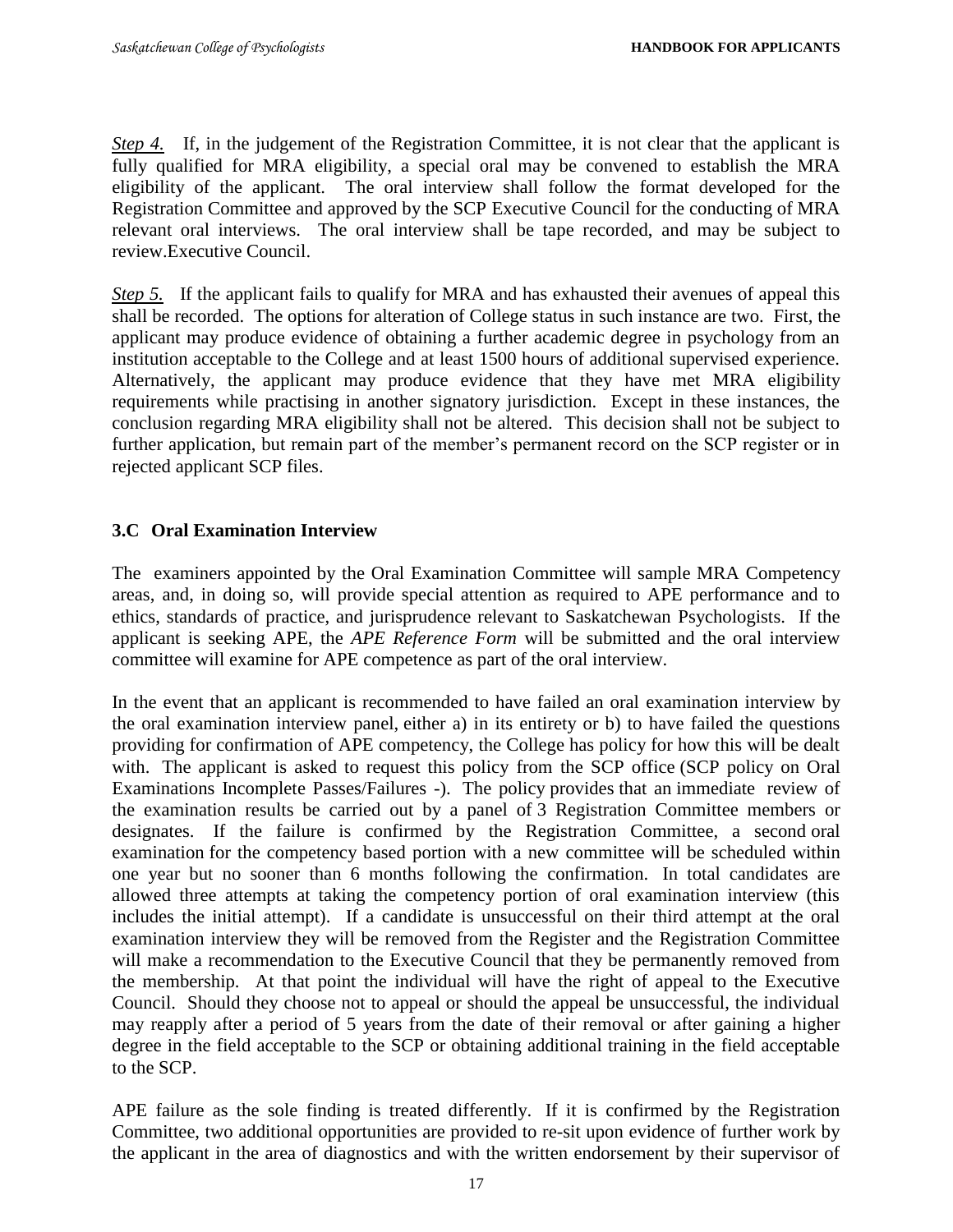their readiness to re-sit the examination. The oral focuses on the APE related issues, and the applicant is identified as a Full Practice member without APE after confirmation of the initial recommendation by the Registration Committee. If the two further examinations for APE are also failed, a three year period is identified prior to any further APE examination. For that, a new oral examination interview panel will be arranged. If one fails the APE-only oral examination interview, they do have the option of appeal to Executive Council. However the appeal cannot be based on the dissatisfaction with the examination result/score rather the argument would have to be made that the decision to deny the APE was made in error in spite of three unsuccessful oral examination interview results.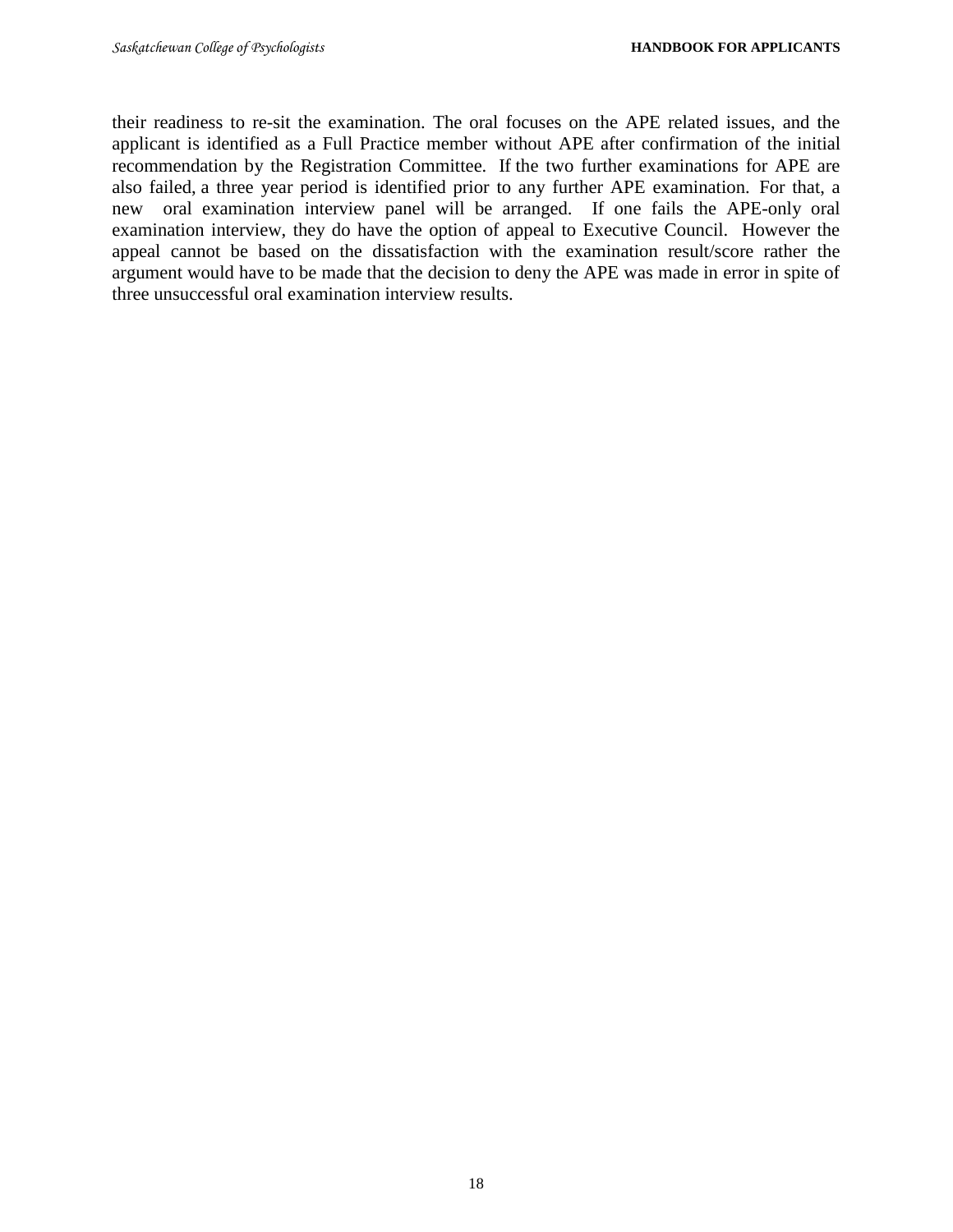#### **3.D MRA and Authorised Practice Endorsement (APE)**

Other requirements, such as those for APE, are subsumed under the MRA Competencies, and may be incorporated in an MRA relevant path to registration, but will still be separately assessed for the College. APE acquisition still requires the assessment, judgement and recommendation of an APE qualified Full Practice Psychologist (who may be a supervisor). This will continue for applicants because of Saskatchewan legislative requirements. As APE qualified supervisors know what they will have to attest at the beginning of supervision regarding APE, they will ensure that the relevant steps are taken during supervision to allow them to compete an application for APE for applicants at the end.

#### **4. SUPERVISED EXPERIENCE**

The purposes of supervision are a) to provide evidence that the applicant is capable of independent practice and b) to establish practice competence in the intended areas(s) of practice competency. Competencies required by the MRA for portability of credentials to other jurisdictions in Canada and competencies for those applying for APE are also included. All of these and other competencies may be, in part, acquired, demonstrated and documented through the supervision process and the evidence provided in documentation of it by supervisor report, work samples, and applicant logs. Through the process of reporting the extent of knowledge, skills, and ability will be sampled, and the quality determined for these and other practice expectations (see Section 5. below).

All applicants seeking licensure as Full Practice Psychologists must provide evidence to the Registration Committee of the Saskatchewan College of Psychologists that they have obtained:

- (a) in the case of those applicants holding a Masters degree or a Doctoral degree, one year (1500 hours) of supervised post-Master's/ post-Doctoral degree experience in a setting recognised by Executive Council, or
- (b) those applicants holding a Doctoral degree in addition to an acceptable Masters degree, may present either one year (1500 hours) of supervised post-Master's degree experience or one year (1500 hours) of post-Doctoral degree supervised experience in a setting recognised by Executive Council.

#### **4.A Qualifications of the Supervisor**

A supervisor shall be a Psychologist approved by the Registration Committee. He or she shall be a Full Practice registered Psychologist with declared competency in the intended area(s) of practice of the supervised Provisional Practice Psychologist. The supervisor must have a minimum of one year Full Practice licensure. The supervisor must conform in his or her practice to all the expectations of the current ethical and practice guidelines endorsed by SCP in their provision of supervision.

In arrangements for supervision, a Provisional Practice Psychologist may be supervised by more than one supervisor. In such a circumstance, one Psychologist shall assume primary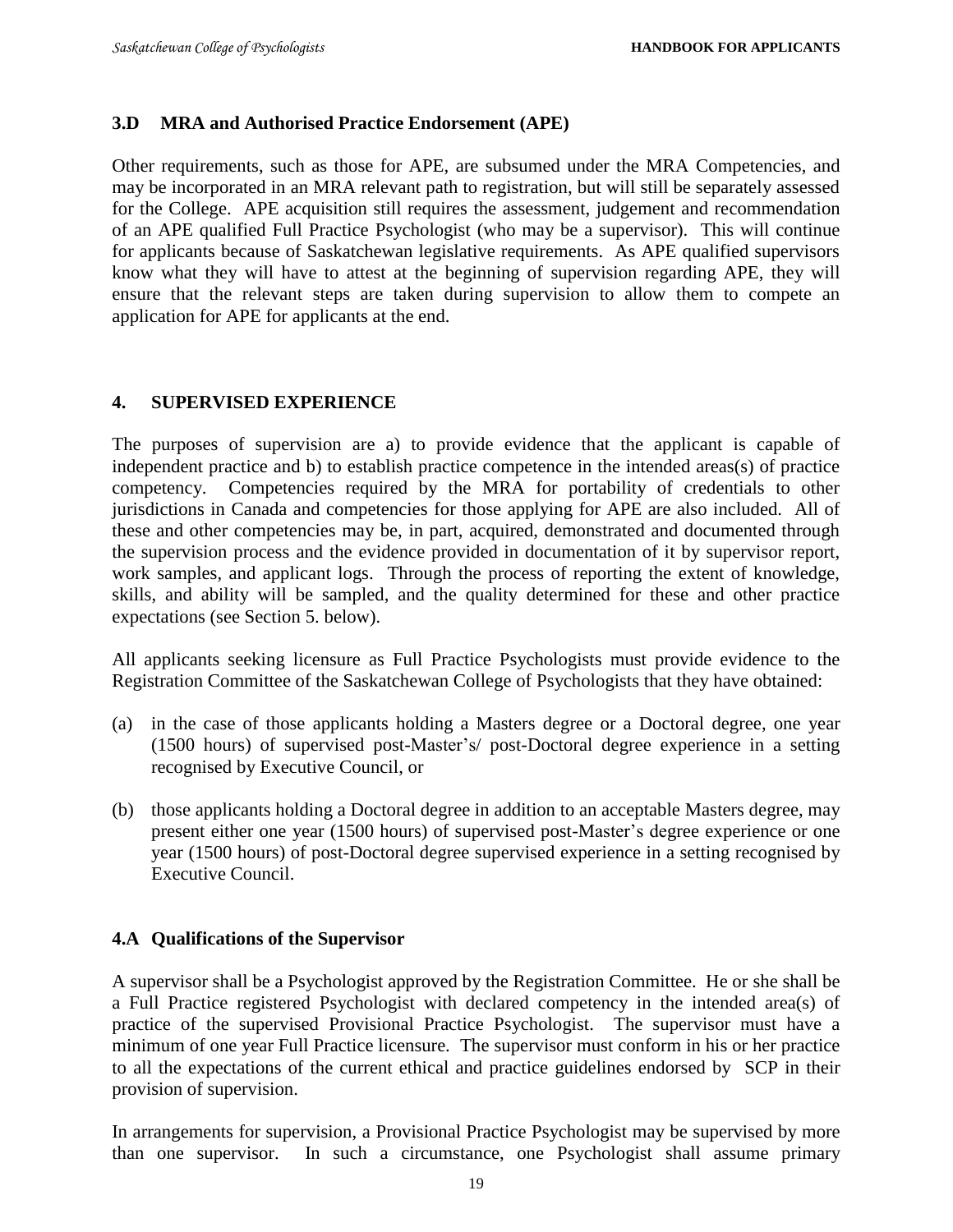responsibility for the organisation and documentation of the supervisee's program of supervision. The primary supervisor's task is to ensure consistent overall co-ordination, monitoring, documentation, evaluation, and reporting for and to the applicant, employer, and Saskatchewan College of Psychologists.

#### **4.B Standards for Supervision**

Supervision for registration is expected to include on-site, face-to-face observation of practice, with *a minimum of 1500 hours* of professional practice or work for the applicant and a *minimum of six hours of direct supervision* for *every 160 hours of supervisee practice*. The face-to-face supervision may be organised into a reasonable number of regularly scheduled longer sessions, as long as the underlying time ratio and predictable access to supervision are maintained – this must be included in detail in the *Supervision Agreement* and approved by the Registration Committee. The supervision shall be provided over a period that does not exceed one year.

Any significant changes in any of the central characteristics of a *Supervision Agreement* or *Supervision Plan* contemplated after an *Agreement* or a *Plan* are approved by the Registration Committee must be immediately submitted to the Registration Committee for their approval. *They are not authorised as acceptable for meeting supervised practice conditions until approved by the Registration Committee.* 

The Registration Committee may consider alternative supervision plans of longer calendar duration in exceptional circumstances. *Changes to the expected time frame must be approved in advance or, if unanticipated, submitted in writing to the Registration Committee for appraisal and approval***.** It should be clear that client or patient protection and evidence of sufficient intensity of supervision to establish competency is the focal consideration of the Registration Committee in considering alternative plans. *There is no obligation for the Registration Committee to approve a Supervision Plan on the primary grounds of convenience to the applicant.*

A Provisional Practice Psychologist is expected to acquire knowledge of the issues identified in the *"Supervision Plan"* template and incorporated into the *Supervision Agreement*, as well as MRA Competencies and, if appropriate, APE competencies through a variety of sources. These may include:

- a) Planned, mutually agreed upon and documented reading of professional literature,
- b) Written and verbal information provided during scheduled supervision meetings,
- c) practice under observation with feedback,
- d) formal discussion during scheduled supervision,
- e) informal discussion during practice hours by the supervisee,
- f) observation by the supervisee of office procedures, and of
- g) Colleague's skills and practice during practice observation or shared client care.

It is important to stress that the primary intent of the supervised practice period is that of evaluation of one's readiness for independent practice and ensuring that the Provisional Psychologist has the opportunity to practice and enhance their skills. It is not the intention that this period be used to train one in areas which should have been covered in their formal training, nor is it appropriate for a significant amount of logged time to be spent by the Provisional Psychologist in reading, attending talks/workshops, or observing the work of others. Supervisors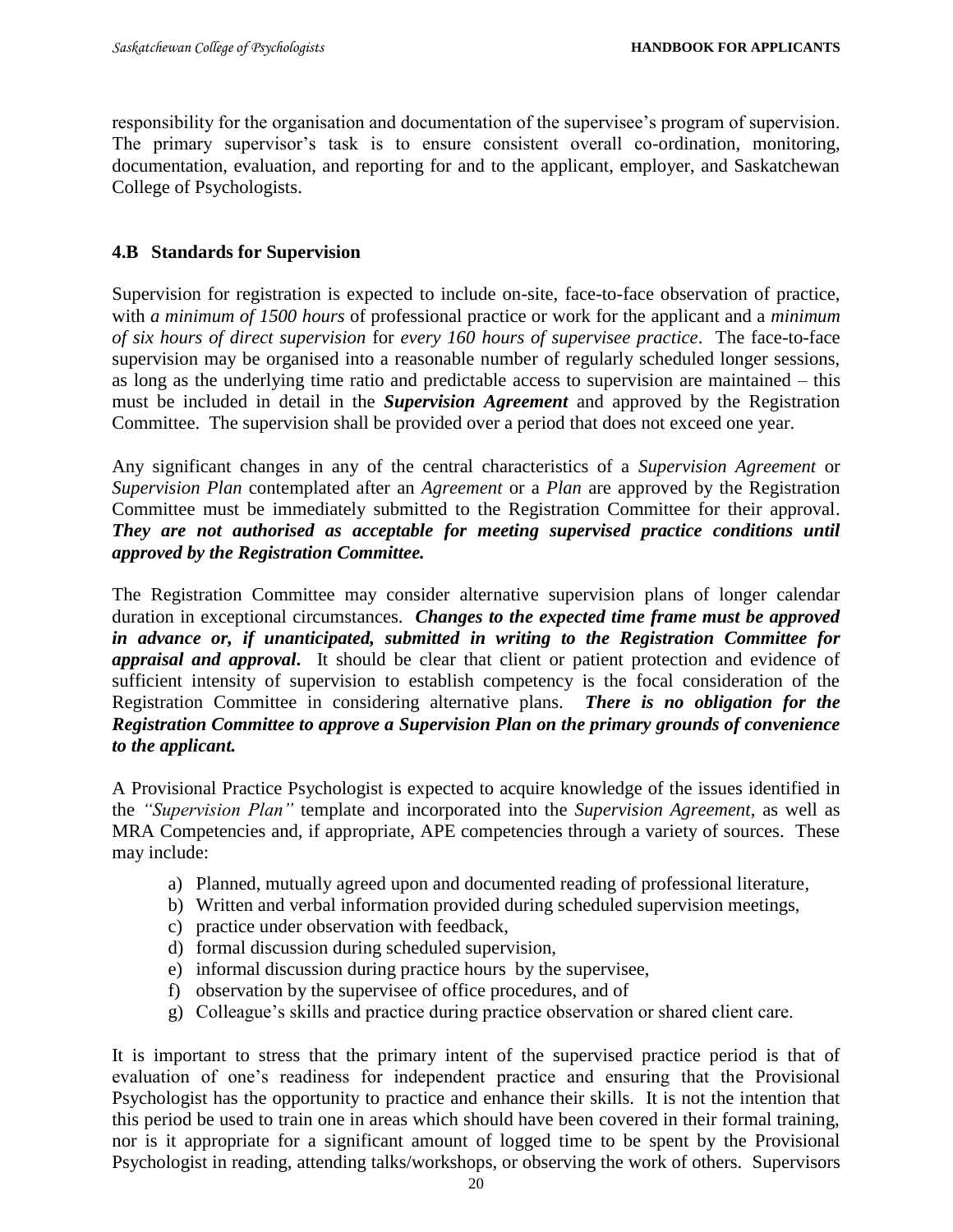(or alternates acceptable to the Registration Committee) are expected to be available for emergency consultation and intervention in work settings. Supervisors shall also ensure that alternate supervision is available for periods when the usual supervisor is unavailable to the supervisee.

Provisional Practice Psychologists must assure that users of their services are informed of their Provisional status. Clients shall be advised that their case will be discussed with the supervisor and how they may access the supervisor(s) should they wish to do so.

A written *Supervision Agreement* signed by the supervisor(s), (if not the supervisor, a representative of management of the employing organisation), and the applicant shall be filed with the SCP and reviewed by the Registration Committee.

A supervisor's name and signature shall appear, in addition to that of the supervisee, on all client reports and service communication documents prepared by the supervisee. The supervisor or his or her designate is responsible for all supervised reports, case notes, and other documents relating to patient or client services or care. The primary supervisor or his or her designate has the right to substitute judgement for that of the supervisee regarding content and style of all such documents and notes describing care until the applicant achieves Full Practice membership.

The practice of co-signing of reports is to be agreed between the supervisor, supervisee, and, if appropriate, the administration of employing organisations, and to be identified in the *Supervisor Agreement.* Any changes in expectations for co-signing after documenting the initial expectations in the *Supervision Agreement* must be submitted in writing to the SCP and approved by the Registration Committee. These changes should be noted on the supervisee's personnel file, and on the supervisee supervision logs initialled by the supervisor. Changes need to be placed in a location from which they can be readily retrieved if questions arise, such as in the applicant's personnel file, or in a supervision file kept under the applicant's name by the supervisor. They must be available to the Registration Committee or Professional Practice Committee upon request. In the instance of a client complaint to the SCP regarding the services of a supervisee, it should be transparent and clear to the Professional Practice Committee, what expectation existed regarding the supervision and signing of documents presented in evidence.

# Psychologist

Public announcements of services and fees, and contacts with lay and professional community shall be offered only by, or in the name of, the supervisor or employing agency. The licensure status of the Provisional Psychologist and the supervisory relationship and the implications of this must be made clear to those receiving the service or consultation.

In a fee-for-service agency, the arrangement, setting of fees and receipt of payment shall remain the function of the supervisor or employing agency. It shall accurately reflect the level of service provided and the extent of the supervisee's involvement in the provision of service.

Special attention shall be given, during supervision, to the interpretation of ethical principles and clarification of dilemmas in ethical practice.

Special attention shall be given to balancing the client's right to confidentiality with agency policies and legal constraints upon the right to confidentiality.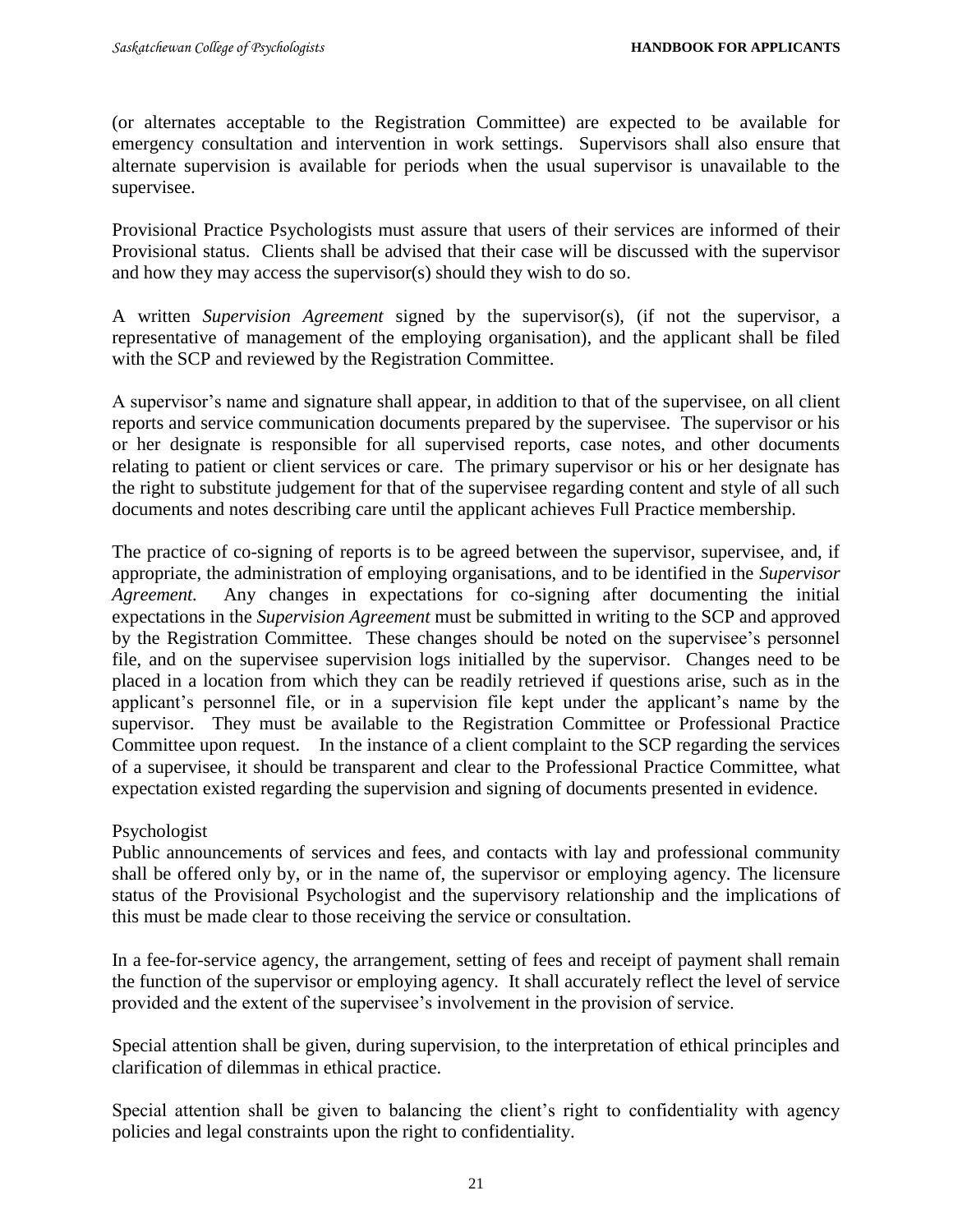Client records or duplicates of those records shall not be removed for off- site supervision without informed client consent. Raw data from test protocols and other client material shall not be shared with training institutions or with the applicant's academic peers for training purposes without specific informed consent of the client or guardian. Recorded audio or video material generated during client services may be used for teaching or supervision purposes only with specific informed client consent.

If a work experience supervisor is not available free of charge, a Full Practice Registered Psychologist who is either in private practice or privately available with the consent of his or her employer and is acceptable to the College may be engaged by the applicant or the employer for supervision.

In this circumstance the following expectations apply:

- Unless other arrangements are agreed by the Provisional Psychologist's employer, the Provisional Psychologist is responsible for procuring a supervisor and for paying all costs related to supervision.
- A Supervision Agreement, Supervision Plan, and all required reports, logs, and supporting documents must be submitted.
- If the supervisor is not employed by the organisation employing the Provisional Psychologist, the supervision agreement will clearly indicate the arrangement made to allow for free exchange of information required for responsible supervision.
- Provision for client informed consent to the supervisor arrangement will be clear in the Supervision Agreement.
- Details will also be provided in the Supervision Agreement for the inclusion by the Provisional Psychologist's employer of the supervisor as part of the "circle of caring" linking the employer, employed Provisional member, and supervisor organised on behalf of the Provisional Psychologist's clients, as the supervisor is legally responsible for the care provided to the clients seen by the Provisional Psychologist until "Full Practice" licensure is granted by SCP.
- Understandings and agreement between the relevant stakeholders about client responsibility and professional liability issues will be elucidated as part of the Provisional Psychologist's submitted "Supervision Agreement: where supervision is provided through compensation from the Provisional Psychologist.

# **4.C Supervision for Training and Supervision for Client Protection**

A *continuing record* or *log* of supervision and practice shall be maintained by the Provisional Psychologist containing details of the types of activities engaged in, the level of competence demonstrated in each, and a description and outcome observation of the procedures applied. This documentation will continue during the period of 1500 hours required for Full Practice registration. Since maintenance of supervision is necessary until the Provisional Psychologist achieves Full Practice licensure, logging should be continued after completion of the 1500 hours of training supervision, but may not be as detailed after the successful completion of the 1500 hours, and does not need to be submitted to the SCP. The expectations for supervision after the 1500 hours until the applicant obtains "Full Practice" licensure in the SCP must be outlined in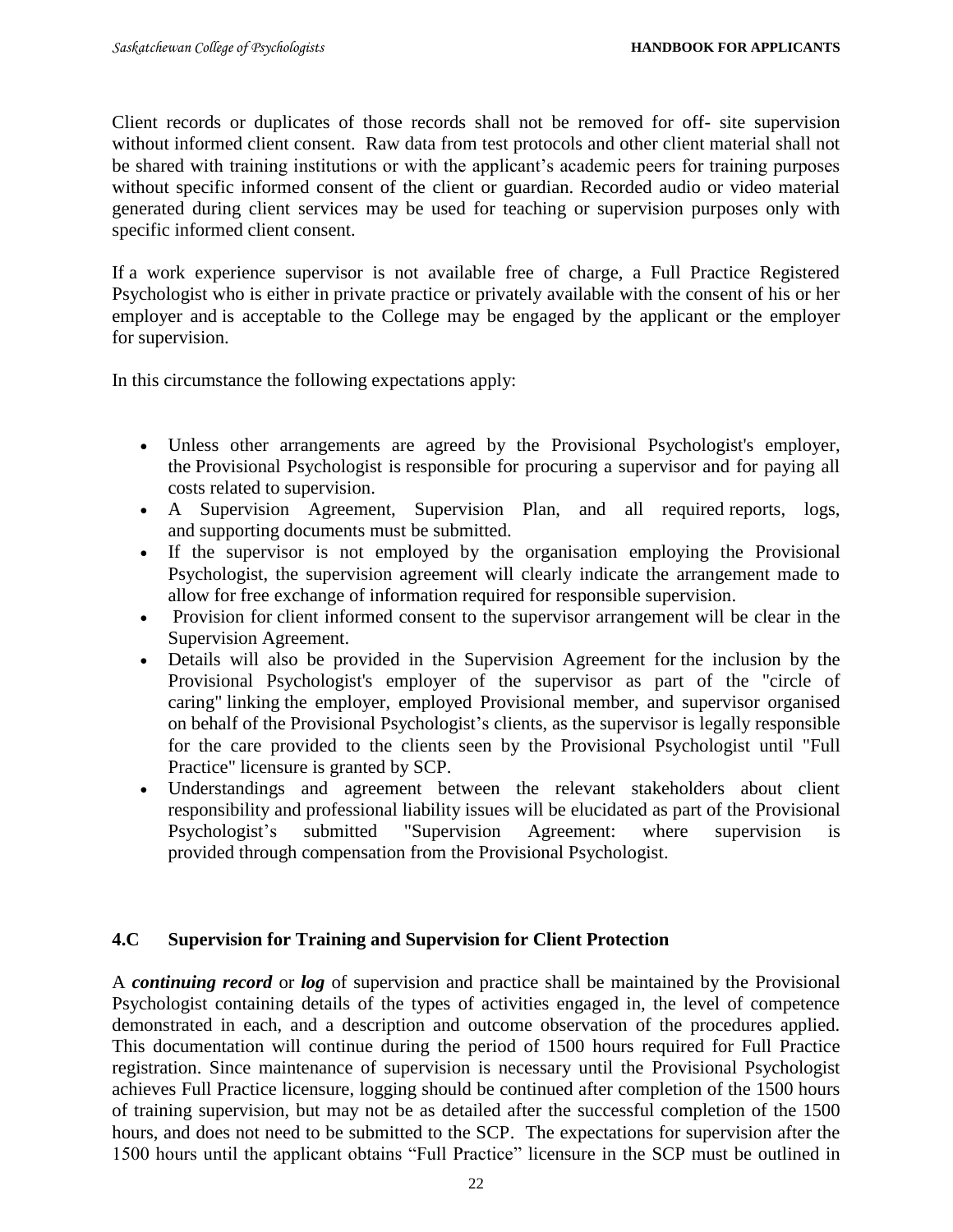the Supervision Agreement. The Registration Committee or other SCP entities *may* request evidence that direct supervision has been maintained at the required rate after the successful completion of the 1500 hour requirement has been successfully met.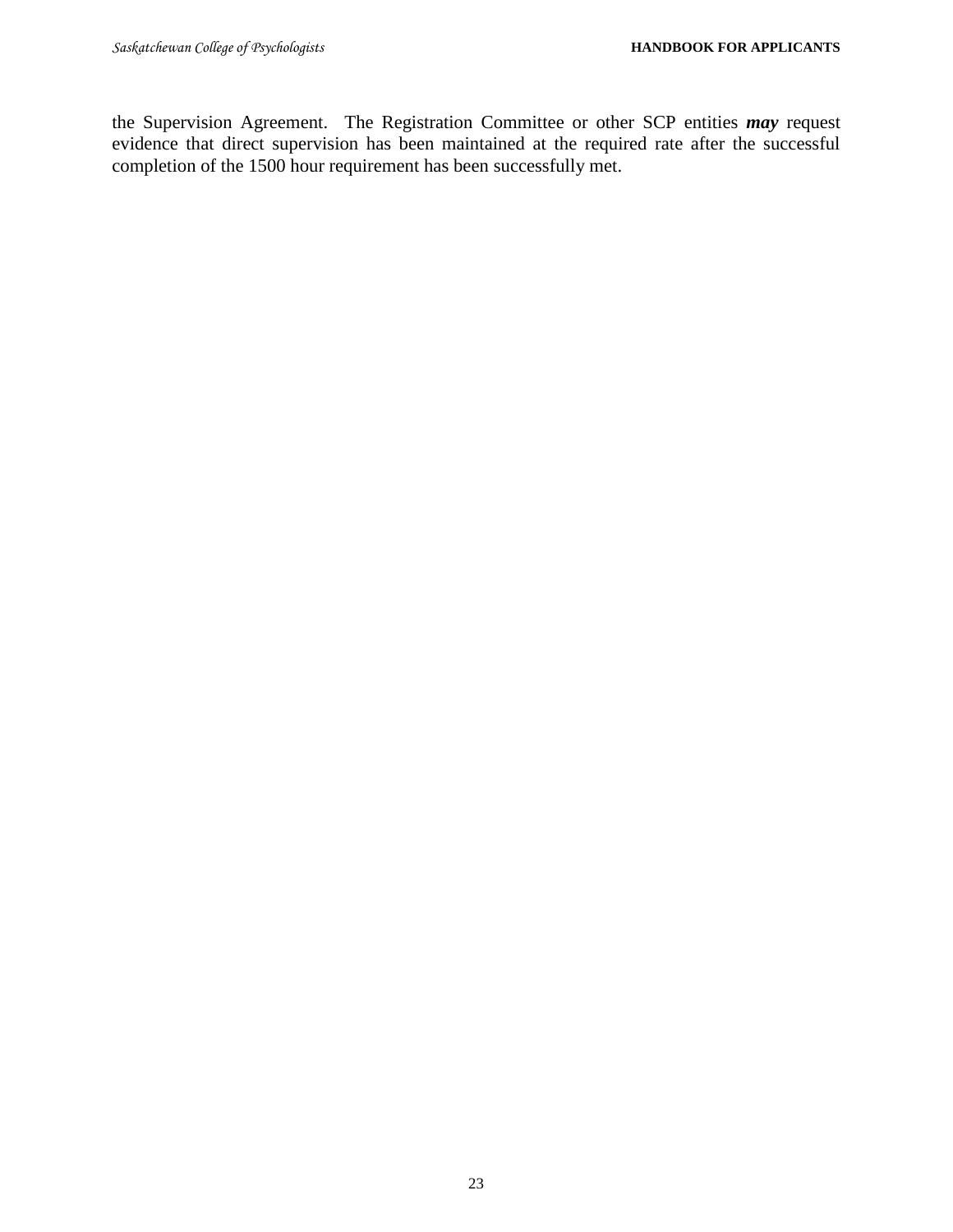#### **4.D Supervision Reporting to SCP and to Applicant**

A *Supervision Plan* will be filed for approval with the Registration Committee of the SCP. Generally, although Provisional Practice licences may be granted upon receipt of the *Supervision Agreement* (and all other required documents) the 1500 hour year of supervision will commence with the date of approval of the *Supervision Plan***.**

The *Supervision Plan* shall be presented on a form established by the SCP, and shall indicate, in addition to the required MRA Competencies for general practice of psychology (Appendix B of the Mutual Recognition Agreement), applicant expectations regarding acquisition of Authorised Practice Endorsement (APE) competencies.

A background competency statement and the statement of goals and objectives of supervision document will be completed and filed by the supervisee and supervisor within one month of the commencement of supervision under a *Supervision Plan*. This will be based upon the *Applicant's Self-Report of MRA Competencies* form filed by the applicant for Provisional Practice with the College, and the MRA Competency Reference forms received from three referees provided to the College. Since referees have a right to confidentiality if they give permission, these forms will be shared with the supervisor. The supervisor has an obligation to respect the privacy of source regarding competency comments while dealing with the content in developing a *Supervision Plan* with the applicant/supervisee. The *Applicant's Self-Report of MRA Competencies* form and the references will identify the course work and any other training/experiences of the Provisional Psychologist prior to the beginning of supervision, and acquired prior to supervision. The *Supervision Plan* itself will detail the goals and objectives for completion of MRA and APE competencies during the course of the supervision. The statement of goals and objectives of supervision will be prepared against the template of required MRA and APE competencies identified in the SCP *Supervision Plan*.

Reports of supervision shall be submitted twice during 1500 hours of supervision by the primary supervisor. This should occur at 750 hours and at the end of 1500 hours. These reports will focus on achievement of required, MRA Competencies and APE competencies, with the SCP *MRA Rating Form* used at the 750-hour submission, and *The MRA Rating* form*, Applicant's Self Report of MRA Competencies* form *–* is completed on this occasion by the supervisor. He or she uses it to compare progress with the original base line form provided by the Provisional Psychologist. In addition the *APE Rating Form* is submitted at the end of 1500 hours of logged experience. Since the supervisor has been responsible for observing the progress of the Provisional Psychologist, there is no need to complete the source sections of the *Applicant's Self-Report of MRA Competencies* form. The supervisor need only show the progress by moving the circled levels of competency upwards for each competence statement rated. This is only moved if judged appropriate by the supervisor. Another required form at this point is the final summary of competencies to be provided on the *MRA Rating* form*.* This rating will be based on the perceived achievements accomplished under the *Supervision Plan* i.e., the statement of goals and objectives of supervision. The log of experiences, hours of work, and hours of supervision (signed by both the supervisor and the supervisee; each page initialed by the supervisor) will accompany the 750 and 1500 hours supervisor evaluations. If supervision is ended prior to the scheduled reporting period the supervisor is expected to submit a final evaluation regardless of whether a report had previously been filed. If this is not done the hours logged may not be counted toward the 1500 hour requirement.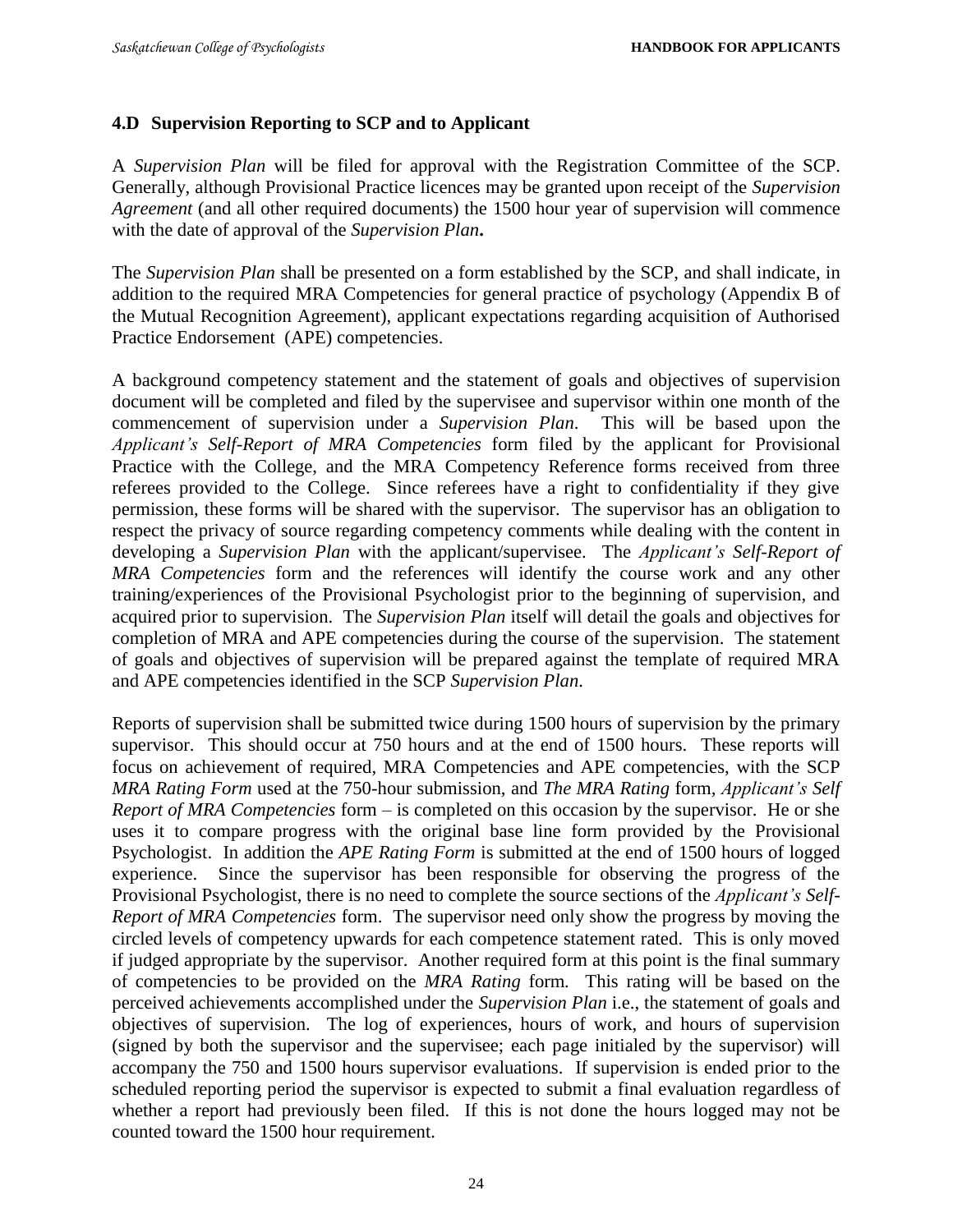Prior to submission of each report, the supervisor shall share with the applicant an opinion regarding his or her assessed level of competence in the areas of psychology being described, and how these compare to those required for independent or private practice. The supervisor shall complete a rating of achievement for each set of competencies listed in the *Supervision Plan,* describing the applicant's skills and limitations and, for the interim report goals and objectives for the remaining supervision, using the *SCP MRA Rating* form. The supervisor shall return this report, co-signed by the supervisee, to the Registration Committee for their consideration. There is no obligation that the supervisor shall consider that the applicant has completed all MRA competencies for independent practice at the end of 1500 hours. If the supervisor's decision is that this has not occurred, a plan will be proposed to the Registration Committee for the necessary steps to completion of the competencies.

# **4.E Summary: Documentation of Supervision That Will Require Filing**

- 1. A *Supervision Agreement* and *Supervision Plan* the acceptance of the latter of which signals the commencement of a period of 1500 hours of required supervised practice for licensure.
- 2. The *Supervision Plan will be based on* an the Provisional Psychologist's prepared *Applicant's Self-Report of MRA Competencies* form supported by three *Reference Forms* and a **g***oal and objectives statement* for supervision.
- 3. Two formal supervisor progress reports**,** using the SCP *MRA Rating* form, will be submitted, after 750 and 1500 hours of supervised practice, paired with *supervision/practice logs* prepared by the Provisional Psychologist. The final report is to address each competency/skill area from the *Supervision Plan*. At the end of the agreed 1500 hours of supervised practice, supervisors are to recommend a) whether the Provisional Psychologst is prepared for Full Practice licensure, that is the hours have been successfully met and b) whether he or she has acquired MRA Competencies, as specified in the *Supervision Plan*. Finally, the supervisor is to recommend, if relevant, c) whether the Provisional Psychologist is qualified for an APE endorsement upon completion of Full Practice registration if this is being sought.

Although these are the only documents required by the SCP, competent supervisors are expected to provide the Provisional Psychologist with regular communication regarding the progress of the Provisional Psychologist, so that the two progress reports present no observations unanticipated by the supervisee.

If supervision is terminated prior to the scheduled reporting period(s) it is incumbent on the supervisor to submit a final evaluation. To fail to do so may mean that the hours logged during the time under their supervision may not be counted toward the 1500 hour requirement.

# **4.F Practice/Supervision Log**

Provisional Practice Psychologists shall submit a *practice/supervision log*, documenting dates of meeting for supervision and matters discussed. (**Note:** *Clients' names or identifying information are NOT to appear in this log***).**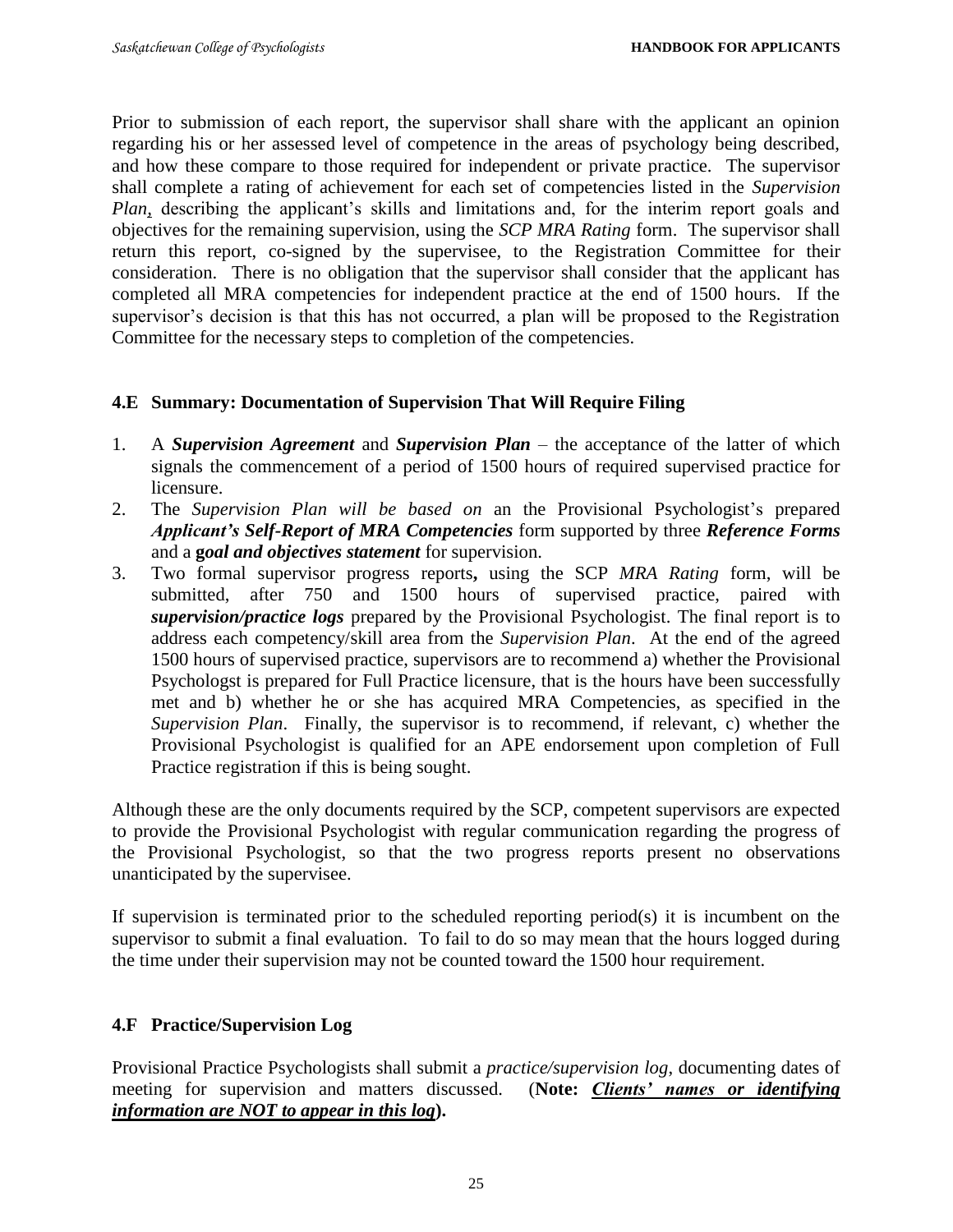#### **4.G Previous Supervised Experience**

Supervised experience must occur after completion of an acceptable Master's degree, or after the completion of an acceptable Doctoral degree. Experience gained prior to the granting of a graduate degree may provide competence to the applicant, but it can not be presented to meet the legislated requirement for one-year (1500 hours) of supervised experience needed to obtain Full Practice membership.

CPA or APA accredited pre-Doctoral internship hours may be accepted in lieu of the 1500 hour supervised practice requirement for licensure. This is the only condition under which hours earned outside of an approved *Supervision Plan* may be considered. If the applicant wishes to seek Registration Committee approval for supervised experience gained prior to filing a formal SCP *Supervision Plan*, a detailed description must be presented in addition to a letter from the training program verifying the successful completion of the internship. Such a description should include the SCP *Applicant's Self-Report of MRA Competencies* form and (if sought) *APE Rating* forms properly completed. For prior supervised experience to be accepted, the following necessary information must be identified and found acceptable to the SCP:

- Type of practice; a detailed description of supervised activity;
- Number of hours of practice
- Description of institution where practice occurred;
- Amount of individual face-to-face supervision received (hours of supervision) from a Registered Psychologist;
- Name of the supervising Psychologist and his or her area(s) of competence;
- Evidence that the supervising Psychologist is registered with a regulatory body for psychology.
- Any further information relevant to the practice which could assist the Registration Committee in assessing its equivalence to that expected under a filed SCP *Supervision Plan* acceptable for approval by the Committee;
- A detailed letter of confirmation from the supervising Psychologist(s) responsible for the prior claimed experience. This letter should use the SCP *MRA Reference* form*,* SCP *MRA Rating* form*,* and the SCP *APE Rating* form (if relevant)*.* The supervisor in the reference letter should either describe in detail the supervision provided, or confirm and attesting as accurate the detail provided by the applicant.

# **4.H Registration Committee Judgements Regarding Supervision**

*The Registration Committee reviews applications on a case-by-case basis.*Therefore, when it deems it appropriate to do so, it may make exceptions to and variations in the general guidelines regarding supervision presented here. The assessments of MRA Competencies are critical to the Provisional Psychologist's eligibility for the general practice of Psychology in Saskatchewan and for recognition by other Psychologist regulatory bodies within Canada. These determinations are clearly dependent on professional past and present appraisals by supervisors and academics that know the applicant well. The focus and detail required by the SCP to authorise prior experience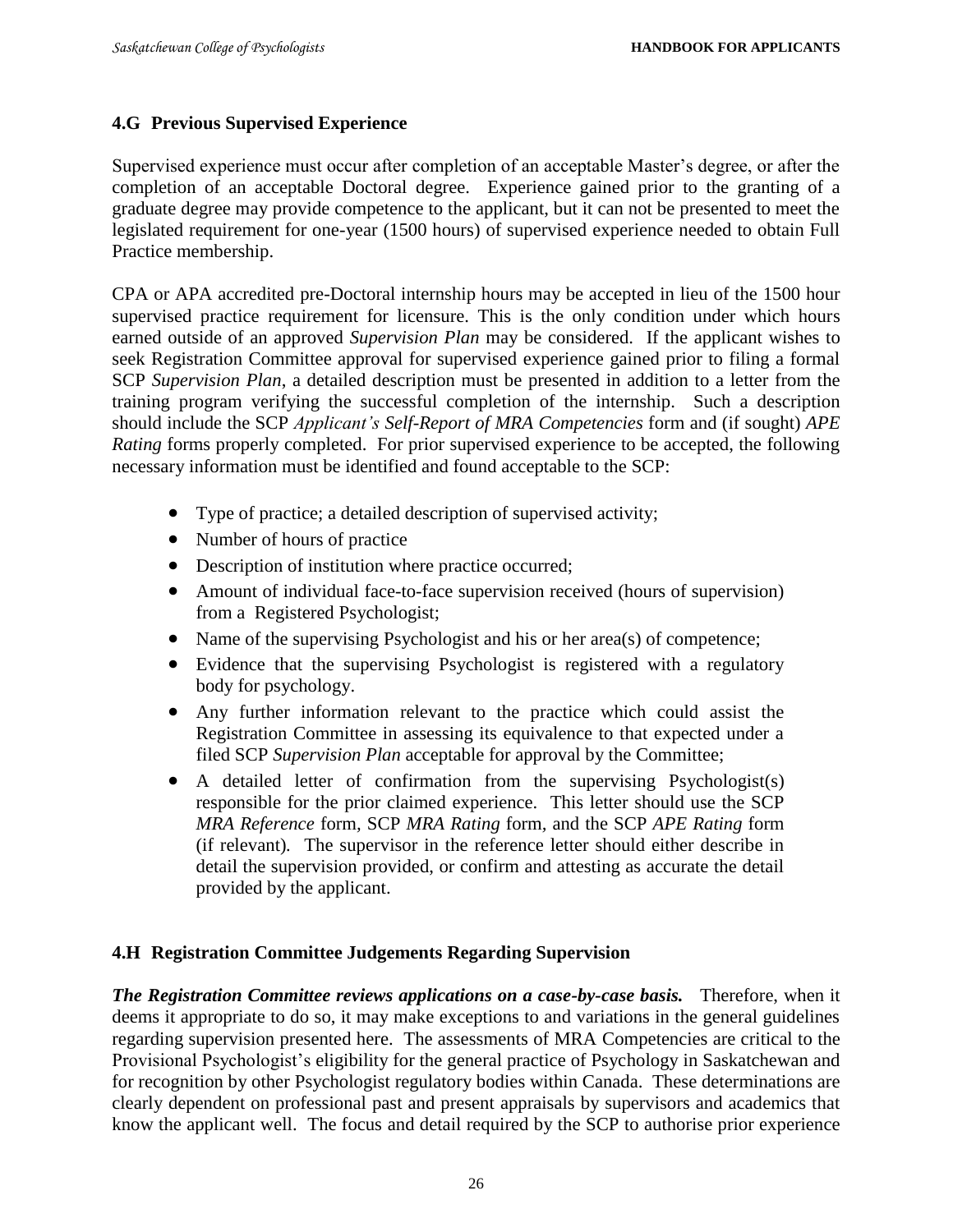not targeted in this fashion will be significant and critical. It will therefore frequently be found that prior supervision was irrelevant to current practice assessment requirements.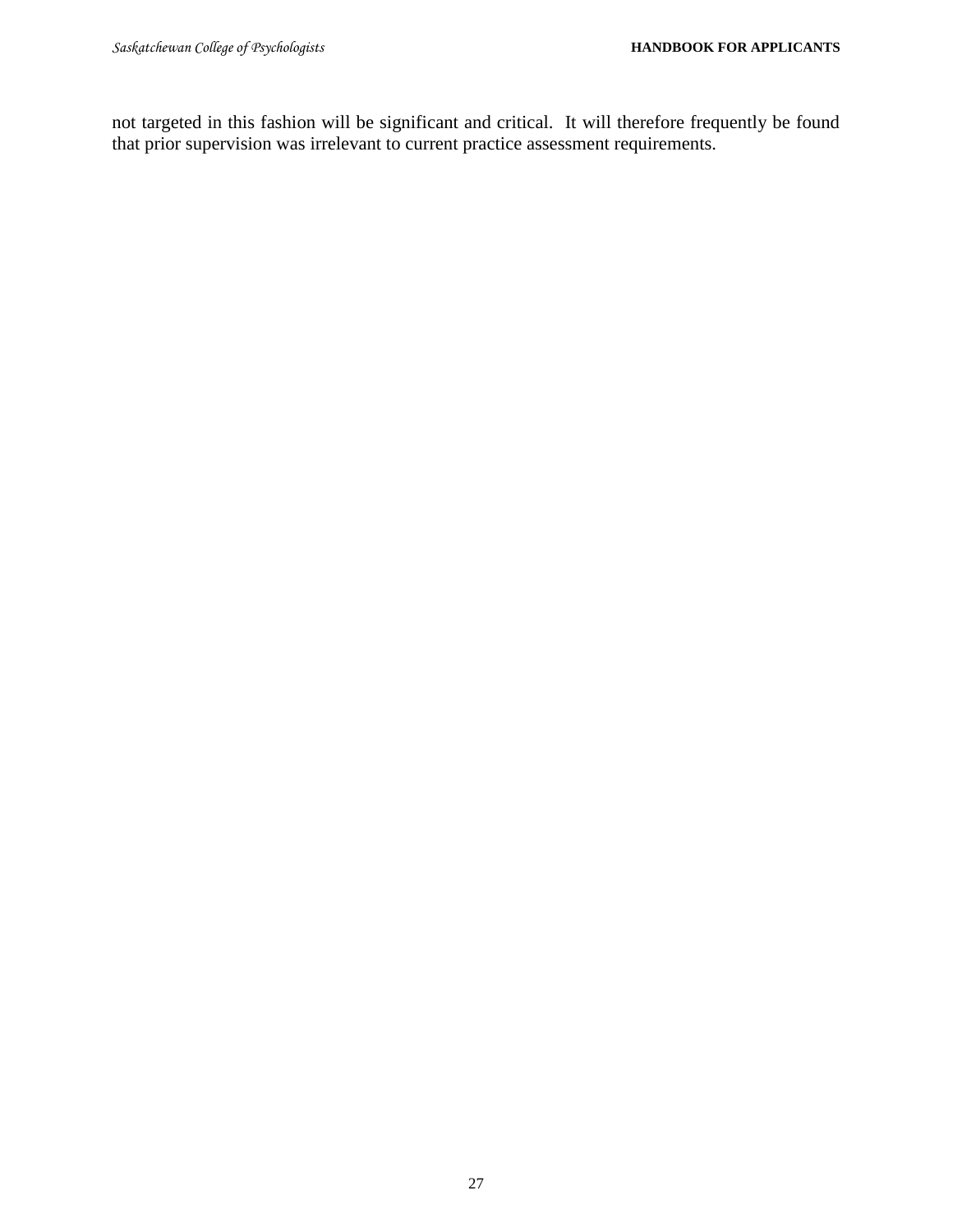# **5. EXAMINATIONS - EXAMINATION FOR PROFESSIONAL PRACTICE IN PSYCHOLOGY (EPPP)**

The EPPP is a multiple-choice examination designed to establish the Provisional Psychologist's proficiency with the core body of knowledge in psychology. The bylaws provide that the passing score is 70%. It establishes a general knowledge of psychology, which is a condition for competence in general practice and for inter-provincial recognition. A Provisional Practice Psychologist who has not completed the EPPP must write the EPPP within two years of being granted a "Provisional Practice" license.

Provisional Psychologists who obtain a score of less than 70% shall be required to re-take the EPPP. Provisional Psychologists who must re-take the examination are required to pay the examination fee for each sitting. One may take the EPPP up to three times per Provisional license. If a Provisional Psychologist is unsuccessful three times he or she will be withdrawn from the registration process by the Registration Committee, will have his or her name withdrawn from the Register, will be removed from the membership by the Executive Council, and must re-initiate his or her application for registration after a period of 5 years or the earning of a higher degree whichever is shorter. Unsuccessful examination results are not open to appeal to Executive Council.

Details of the application process to write the EPPP are available from the Registrar.

#### **6. INTERVIEWS: INTENDED AREA(S) OF PRACTICE, CONTEMPORARY ETHICAL STANDARDS, PROFESSIONAL REGULATION AND JURISPRUDENCE**

An oral examination interview panel, appointed by the Registration Committee shall conduct and oral examination interview of eligible examination applicants. The SCP **Oral Examination Interview Handbook for Candidates** will be used to guide the interview. This is a SCP Executive Council approved procedure, and will incorporate MRA Competencies and, if appropriate, APE relevant material. In addition to, or in combination with, MRA and APE material, applicants will be examined with respect to the following: intended area(s) of practice, contemporary ethical standards, professional standards of practice, regulation, and jurisprudence.

The Executive Council of the SCP commissioned a review of the professional literature regarding oral examination interviewing and development of evidence based expectations for the examination process that is available on the website and provides a rationale for the oral examination interview format and procedures adopted by SCP. The oral examination interview is conducted subsequent to the successful writing of the EPPP and after all other expectations for of the Provisional licensure period have been met. The purpose of this interview is to evaluate the Provisional Psychologist's competency to practice independently in his or her area of professional focus, and to assess his (or her) knowledge of legal and ethical issues.

An oral examination interview panel of three Full Practice Psychologists, one at least of whom must claim the same area of professional competency aspired to by the applicant, is appointed by the Oral Examination Committee. The oral examination interview panel is given the task of confirming that the applicant meets the minimum general practice level of competence necessary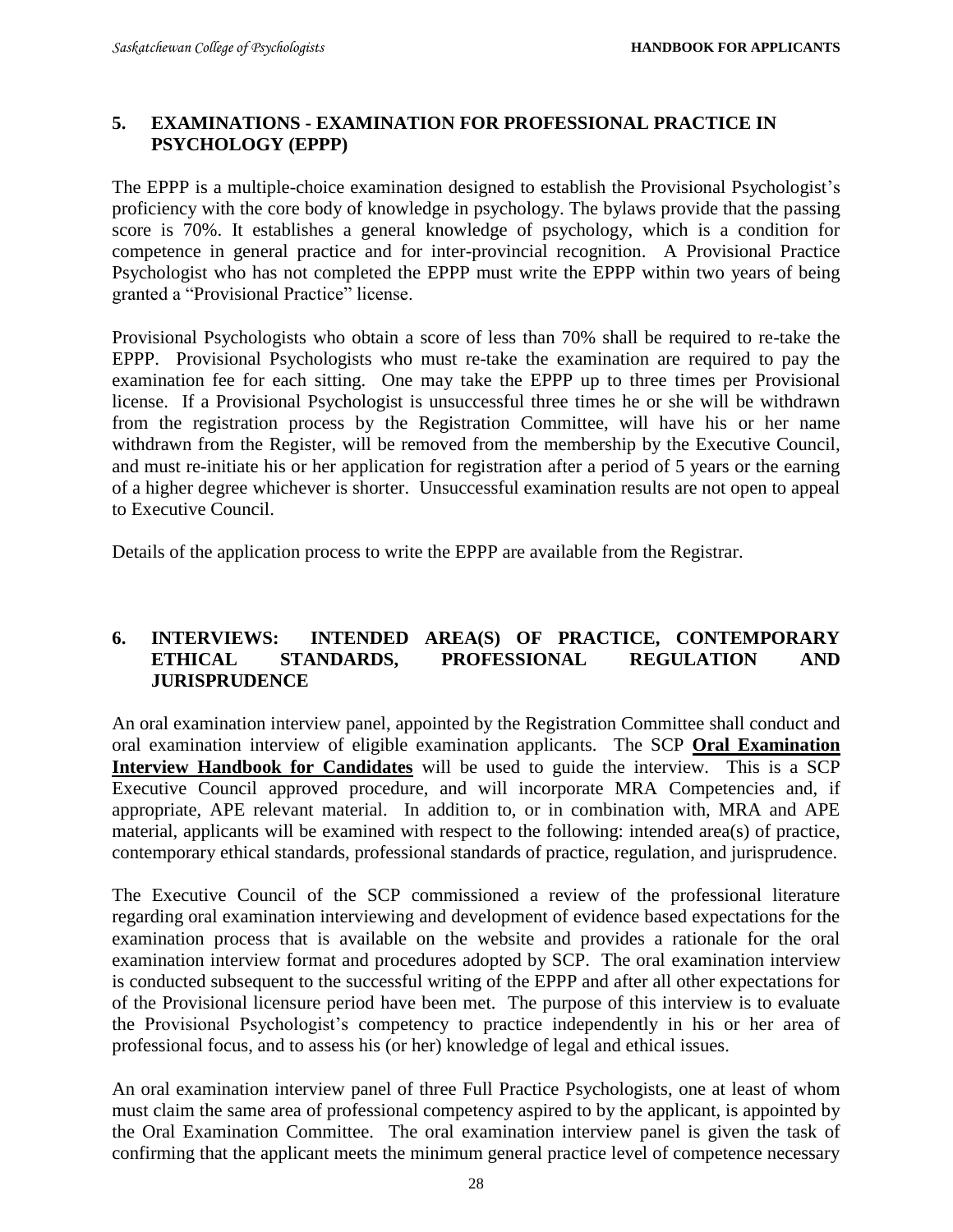to engage in independent practice.

#### **6.A Content of the Oral Examination Interview**

The oral examination interview deals with the area(s) of psychology in which the applicant feels competent to offer independent service. In the *Oral Examination Interview Handbook for Candidates*, special attention is paid to the nature of preparation, actual practice activities, awareness of limits of competence, plans for upgrading skills and preparation plans for new areas of practice. This is contained within the MRA Competencies identified in Section 3 of this handbook for applicants, above.

A series of standard questions deals with the applicant's knowledge of relevant provincial and federal laws as well as professional codes of ethics, professional practice guidelines that guide the practice of psychology. The applicant is required to demonstrate an ethical decision-making process in dealing with dilemmas, deal with diagnoses in clinical scenarios, and cope with MRA relevant content in practice descriptions.

The applicant is expected to provide work samples (see description, below) for review and evaluation by the Registration Committee's appointed panel.

#### **6.B Length of the Interview**

The length of the interview is typically approximately 90 minutes but may be lengthened or shortened at the discretion of the panel should the need exist.

#### **6.B.1 Committee Decision**

The Registration Committee and the Registrar have been delegated decision-making responsibility, with respect to an applicant's suitability for registration, by the Executive Council.

#### **6.C The Professional Work Samples**

Oral examination interview applicants must present an assessment and an intervention work sample which demonstrates their typical practice as a professional Psychologist. The samples will include first-hand observation of a core aspects of the applicant's professional interactions. The samples usually consists of a verbatim or summarized in-depth process account of interactions between the applicant and a patient or client, demonstrating an assessment, interview or therapy process. Video- or audiotaped sessions are acceptable, when accompanied by the written consent of all persons participating in the taped sessions. The samples should be deidentified and not contain identifying information. The samples must reflect actual work which has been carried out, must be current (within 6 months of application for examination), must be regarding two separate and distinct clients/cases, must be co-signed by the supervisor, and should represent an example of the applicant's best work.

The work samples should contain 'supplementary and contextual information' that places the sample in an appropriate perspective. The 'supplementary and contextual information' identifies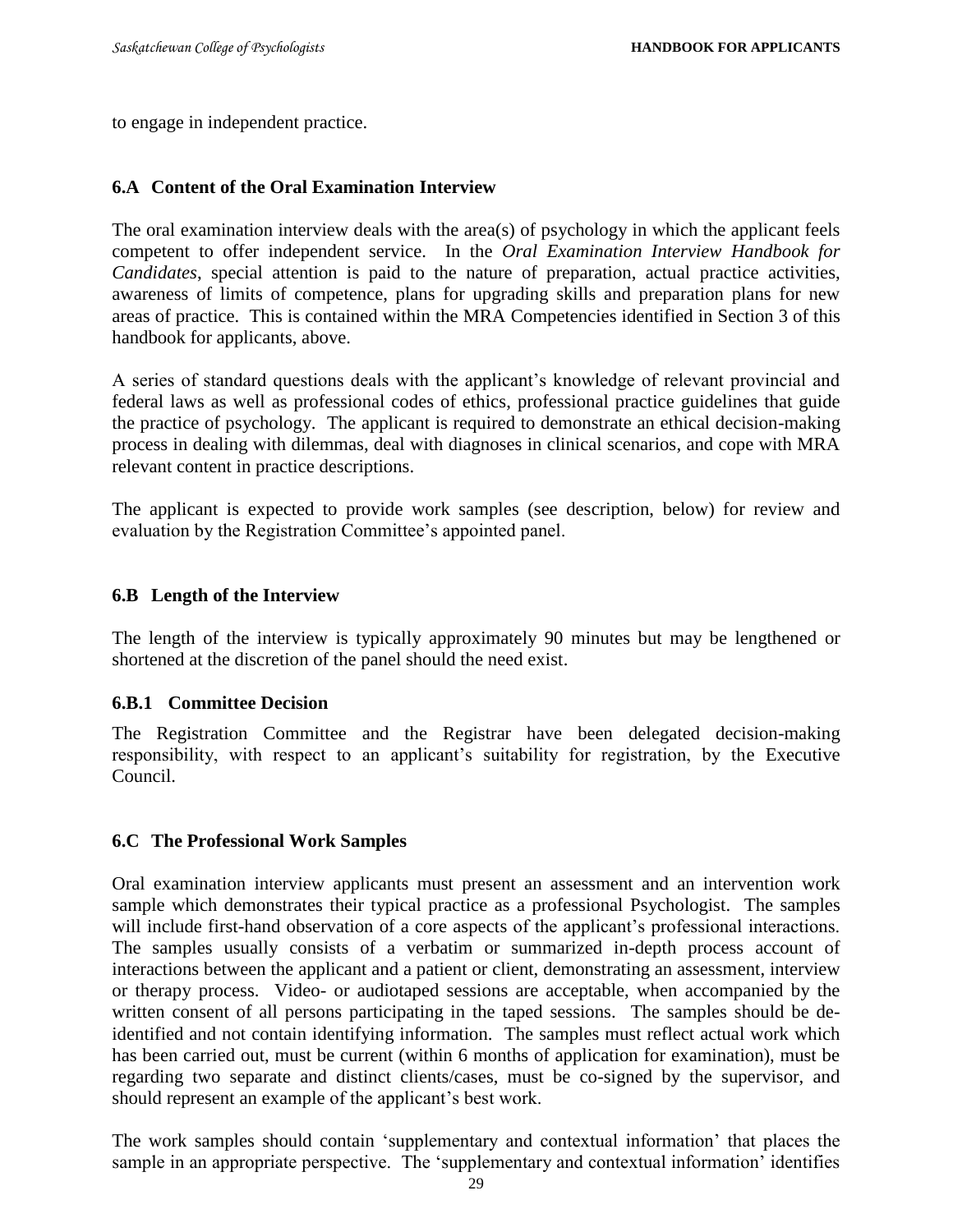what went before and what came after the sample, describing the recipient of service, why the psychological service was necessary, and what happened as a result of this service. In providing psychology services, the Psychologist is expected to display an acceptable level of technical, ethical and professional skill that is expected to be reflected in the work sample and accompanying information.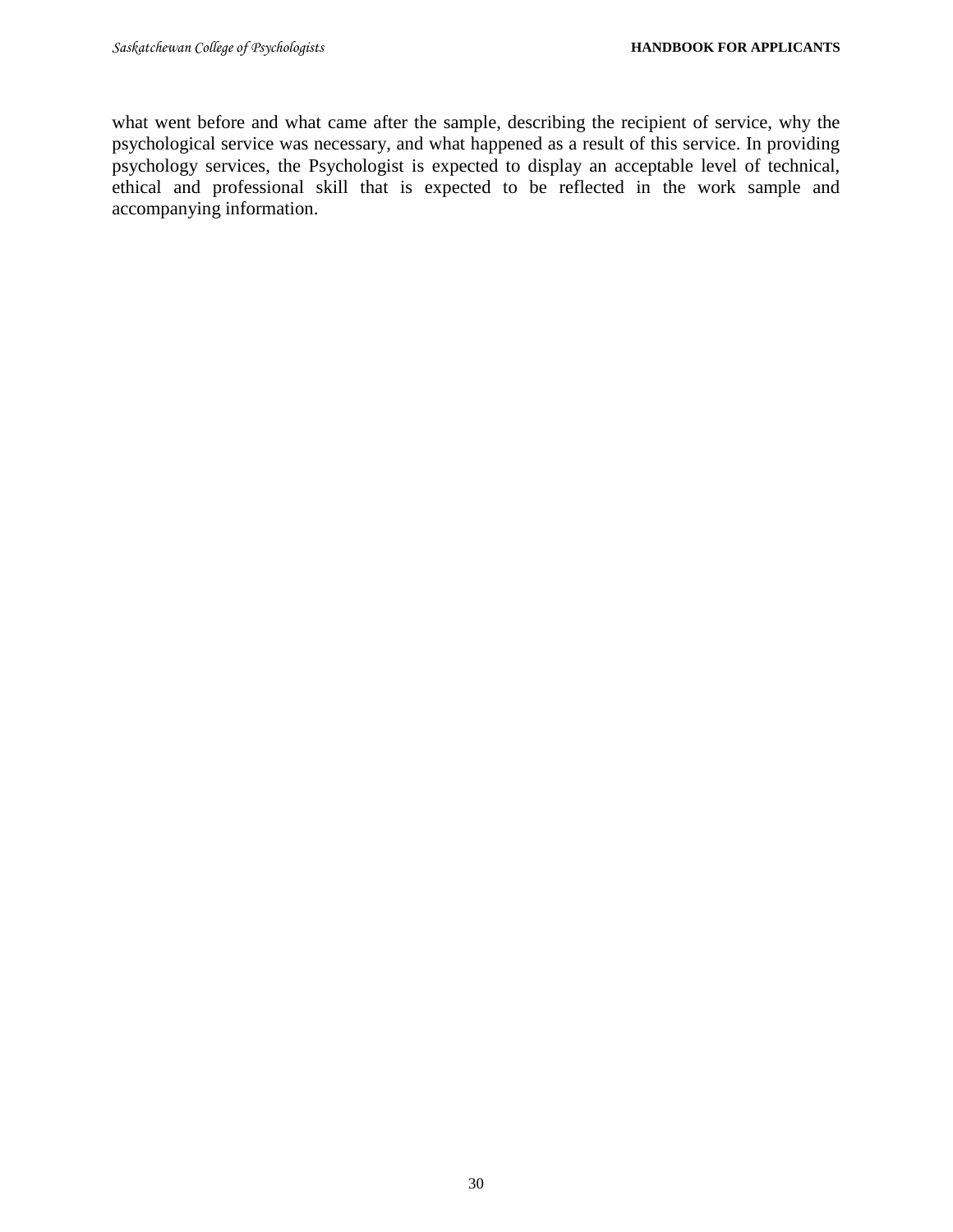The work samples are used as a springboard for discussion of the applicant's professional practice. The Oral Examination Committee has the right to request more extensive work samples whenever they are needed to evaluate effectively the applicant's competence. The work samples are screened once by the Oral Examination Committee prior to being sent to the examination panel. Significant problems/concerns noted with a sample will be identified for the applicant and they will be given the opportunity to resubmit the sample once. The resubmitted sample **will not** be screened before being sent to the examination panel.

# **7. FINAL REGISTRATION REVIEW**

When the applicant has completed the oral examination interview in the declared area(s) of competency, contemporary ethical standards, professional regulation and jurisprudence, his or her application will be reviewed by the Registration Committee, which will make a decision to approve, reject or defer Full Practice registration.

When the application is approved, and all required fees have been paid in full, the Registrar will enter the applicant's name in the Register as a Full Practicing Psychologist and will notify the individual of this in writing. Once notified in writing, the applicant is then entitled to use the title 'Registered Psychologist' or 'Registered Doctoral Psychologist' without the "Provisional" disclaimer, and to enjoy all the rights and privileges of Full Practice membership in the Saskatchewan College of Psychologists. However, in the instance of a Psychologist who is the subject of a complaint, the Registrar may delay entering the applicant's name in the Register pending the outcome of the complaint, and any subsequent investigations and disciplinary actions. Finally, if the applicant has achieved APE qualification the applicant will be granted APE coincident with acquisition of Full Practice status.

# **8. APPEALS**

Section 22 of *The Psychologists Act, 1997* provides as follows:

"**22**(1) the Executive Council may delegate to the registrar or a committee established pursuant to section 13 the power to do all or any of the following:

- (a) register persons as members;
- (b) issue licenses or Provisional licenses to members;
- (c) grant the right to a member to perform an authorized practice;
- (d) specify the terms and conditions of licenses.

(2) Where a power has been delegated, the exercise of that power by the registrar or committee is deemed to be an exercise of that power by the Executive Council.

(3) The Executive Council may impose any terms and conditions that it considers appropriate on a delegation pursuant to subsection (1).

(4) A person who is aggrieved by a decision of the registrar or committee made pursuant to a delegated power may apply to the Executive Council to review that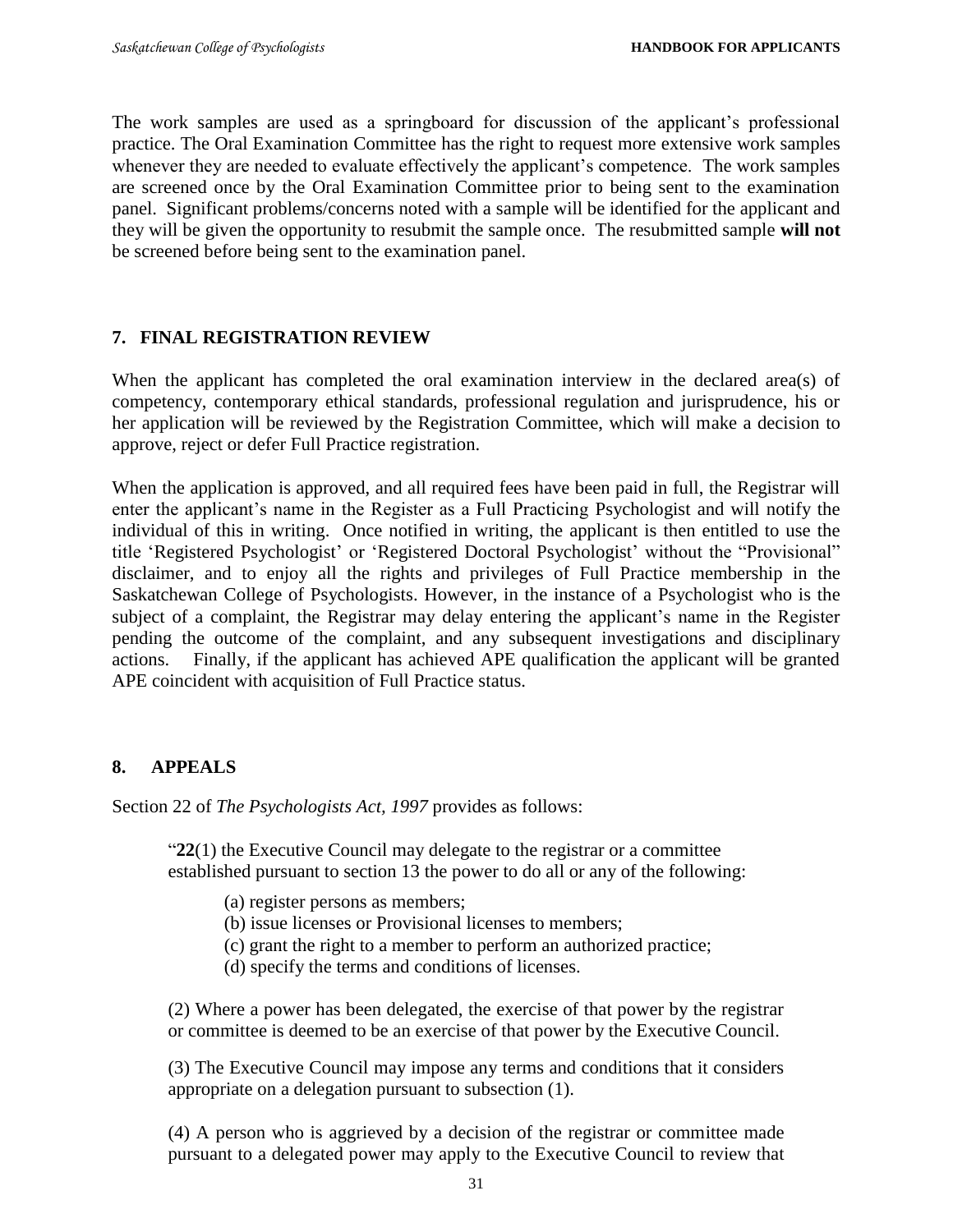decision.